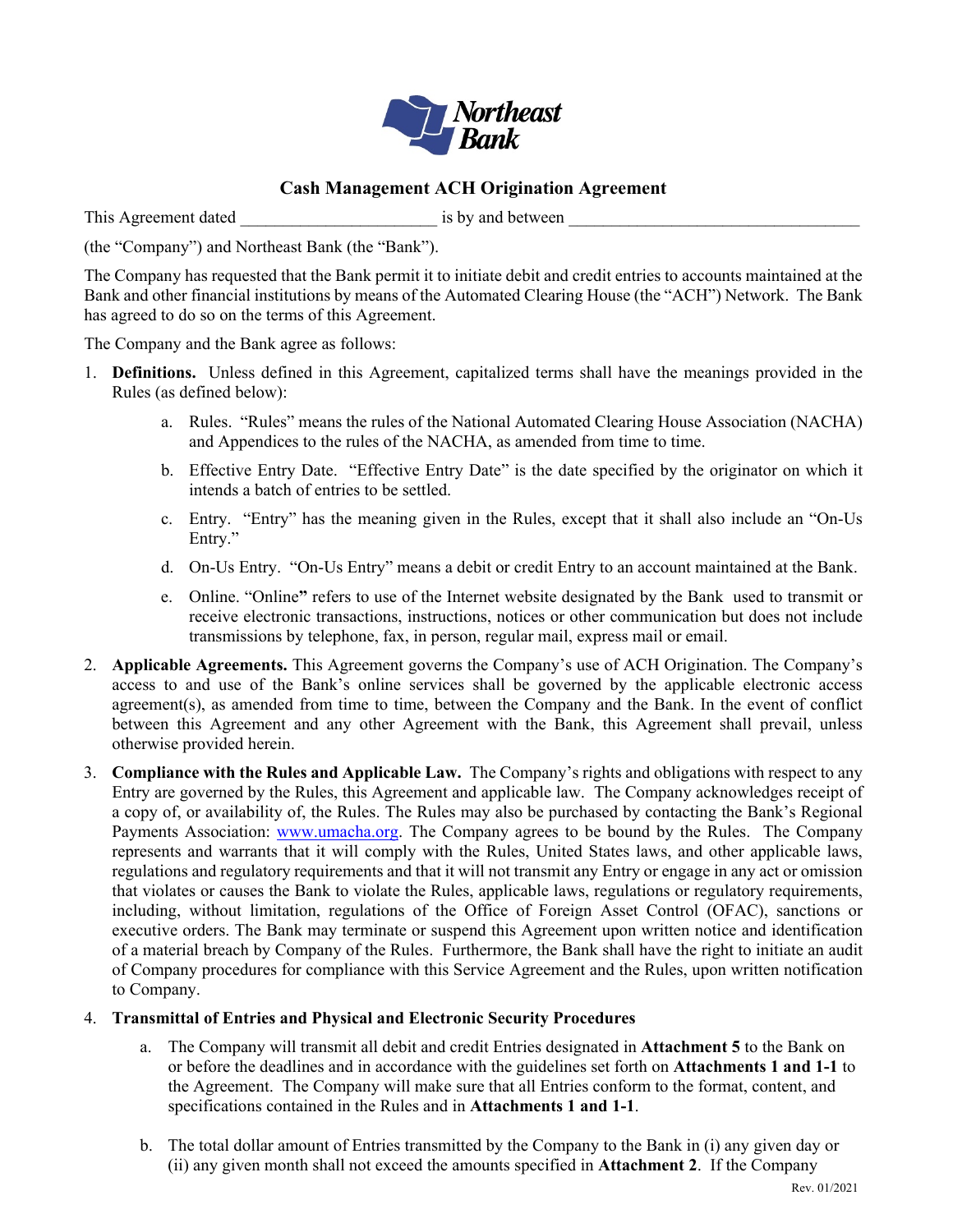expects or experiences an extraordinary event that would result in the Company exceeding the limits set forth on Attachment 2, the Authorized Representative of the Company must contact the Bank and provide a written, 24-hour advance authorization of the Entry(ies). If the Company fails to provide advance notice of amounts in to be transmitted in excess of those limitations set forth on Attachment 2, then the Bank may, at its discretion, refuse to process Entries and the Bank shall have no liability to the Company for refusing to process the Entries. The Bank shall have the sole authority to determine the appropriate limits set forth in **Attachment 2**.

- c. The Company shall comply with the security procedures described in **Attachment 3** to this Agreement. The Company acknowledges that the security procedures are for verification of authenticity and not to detect errors in the transmission or content of the Entry. No security practice or procedure for the detection of any such error has been agreed upon between the Bank and the Company. Company authorizes the Bank to follow any and all instructions entered and transactions initiated using applicable Security Procedures unless and until Company has notified the Bank, according to notification procedures prescribed by the Bank, that the Security Procedures or any Security Device has been stolen, compromised, or otherwise become known to persons other than User(s) and until the Bank has had a reasonable opportunity to act upon such notice. Company agrees that the initiation of a transaction using applicable Security Procedures constitutes sufficient authorization for the Bank to execute such transaction notwithstanding any particular signature requirements identified on any signature card or other documents relating to Company's deposit account maintained with , and Company agrees and intends that the submission of transaction orders and instructions using the Security Procedures shall be considered the same as Company's written signature in authorizing the Bank to execute such transaction. Company acknowledges and agrees that Company shall be bound by any and all Entries initiated through the use of such Security Procedures, whether authorized or unauthorized, and by any and all transactions and activity otherwise initiated by User(s), to the fullest extent allowed by law. Company may not reinitiate entries except as prescribed by the Rules.
- d. The Company shall prevent and safeguard against unauthorized transmissions, disclosures and access to the following (all of which are referred to herein as "Security-related Items"): information (including but not limited to security procedures, instructions, passwords and user identifications), systems and equipment that interface with, connect to or allow access to the Bank, its information, systems and equipment. The Company shall establish, maintain and enforce physical and logical commercially reasonable security practices, techniques and procedures with respect to access, storage and maintenance to safeguard against unauthorized transmissions and unauthorized access to Securityrelated Items. Such practices, techniques and procedures shall be no less than the security-related requirements set forth in this Agreement and in the Rules.
- e. Without limiting the foregoing, the Company warrants that no individual will be allowed to initiate transfers without proper supervision. If the Company suspects, knows, believes or has reason to believe that an unauthorized individual has transmitted or attempted to transmit one or more Entries or that the security procedures or other Security-related Items have otherwise been compromised, the Company agrees to immediately notify the Bank and agrees that any Entry received by the Bank before or within a reasonable time after such notice to the Bank shall be treated as authorized by the Company.
- f. The Company is solely responsible for providing for and maintaining the physical, electronic, procedural, administrative, and technical security of data and systems in Company's possession or under Company's control. The Bank is not responsible for any computer viruses (including, without limitation, programs commonly referred to as "malware," "keystroke loggers," and/or "spyware"), problems or malfunctions resulting from any computer viruses, or any related problems that may be associated with the use of an online system or any ACH Origination services. Any material downloaded or otherwise obtained is obtained at the Company's own discretion and risk, and the Bank is not responsible for any damage to Company's computer or operating systems or for loss of data that results from the download of any such material, whether due to any computer virus or otherwise. The Company is solely responsible for maintaining and applying anti-virus software, security patches, firewalls, and other security measures with respect to the Company's operating systems, and for protecting, securing, and backing up any data and information stored in or on the Company's operating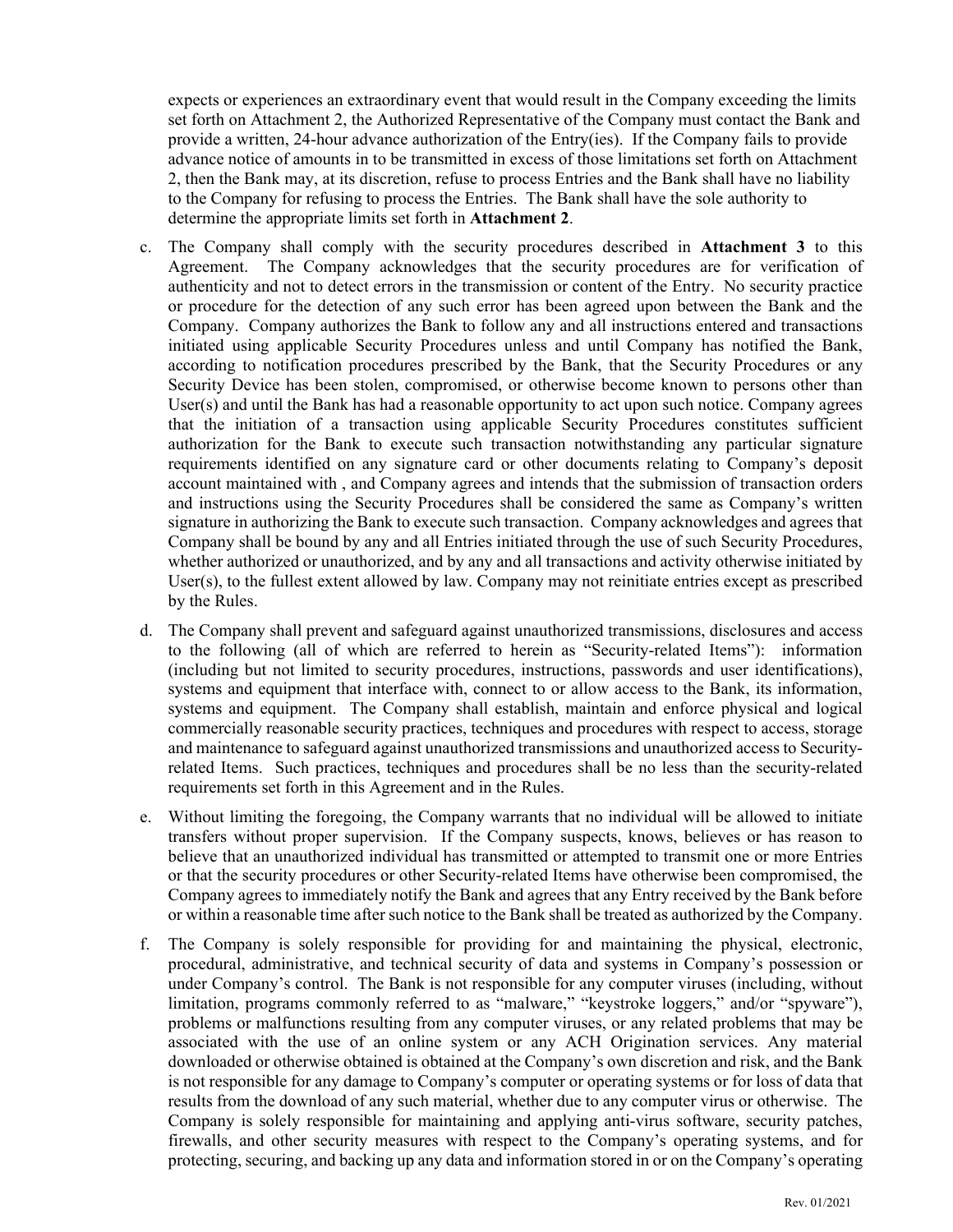systems. The Bank is not responsible for any errors or failures resulting from defects in or malfunctions of any software installed on the Company's operating systems or accessed through an Internet connection.

- g. The Company acknowledges and agrees that it is the Company's responsibility to protect itself and to be vigilant against email fraud and other internet frauds and schemes (including, without limitation, fraud commonly referred to as "phishing" and "pharming"). The Company agrees to educate User(s), agents, and employees as to the risks of such fraud and to train such persons to avoid such risks. The Company acknowledges that the Bank will never contact the Company by email in order to ask for or to verify Account numbers, Security Devices, or any sensitive or confidential information. In the event the Company receives an email or other electronic communication that the Company believes, or has reason to believe, is fraudulent, the Company agrees that neither Company nor its User(s), agents, and employees shall respond to the email, provide any information to the email sender, click on any links in the email, or otherwise comply with any instructions in the email. The Company agrees that the Bank is not responsible for any losses, injuries, or harm incurred by the Company as a result of any electronic, email, or Internet fraud.
- h. In the event of a breach of the Security Procedure, the Company agrees to assist the Bank in determining the manner and source of the breach. Such assistance shall include, but shall not be limited to, providing the Bank or the Bank's agent access to Company's hard drive, storage media and devices, systems and any other equipment or device that was used in breach of the Security Procedure. The Company further agrees to provide to the Bank any analysis of such equipment, device, or software or any report of such analysis performed by the Company, the Company's agents, law enforcement agencies, or any other third party. Failure of the Company to assist the Bank shall be an admission by the Company that the breach of the Security Procedure was caused by a person who obtained access to transmitting facilities of the Company or who obtained information facilitating the breach of the Security Procedure from the Company and not from a source controlled by the Bank.
- i. The Bank reserves the right to modify, amend, supplement, or cancel any or all Security Procedures, and/or to cancel or replace any Security Device, at any time and from time to time in the Bank's discretion. The Bank will endeavor to give Company reasonable notice of any change in Security Procedures; provided that Bank may make any change in Security Procedures without advance notice to Company if the Bank, in its judgment and discretion, believes such change to be necessary or desirable to protect the security of the Bank's systems and assets. Company's implementation and use of any changed Security Procedures after any change in Security Procedures shall constitute Company's agreement to the change and Company's agreement that the applicable Security Procedures, as changed, are commercially reasonable and adequate for the purposes intended.
- 5. **Company's Representations, Warranties and Agreements.** The Company represents and warrants that each Entry provided to the Bank complies in all respects with the Rules and this Agreement. The Company acknowledges and agrees that, pursuant to the Rules, the Bank makes certain warranties to the ACH Operator and other financial institutions and that such warranties are made in reliance on: (i) the representations and warranties of the Company, including but not limited to those contained in this section of this Agreement and (ii) Company's agreement to be bound by the Rules and applicable law. The Company shall indemnify the Bank against any claims, alleged claims, loss, liability or expense (including attorneys' fees and expenses) resulting directly or indirectly from, related to or arising out of: (i) any breach of the Company's warranties or this Agreement; (ii) Company's failure to exercise ordinary care in connection with its duties hereunder; (iii) any action by the Receiving Depository Financial Institution ("RDFI") upon an unauthorized or erroneous Entry initiated by the Company; (iv) any actions by a service provider or agent of the Company that results in a breach of this Agreement by the Company; (v) to the extent that it involves the Bank, any litigation by an ACH Operator, an RDFI or any Company Receivers asserting noncompliance on the Company's part with the Rules, laws, regulations or regulatory requirements. Without limiting the foregoing, the Company warrants:
	- a. Each Entry is authorized pursuant to the Rules and the authorization has not been revoked;
	- b. Each authorization is clear and readily understandable by the receiver;
	- c. Copies of authorizations will be made available when requested by the Bank;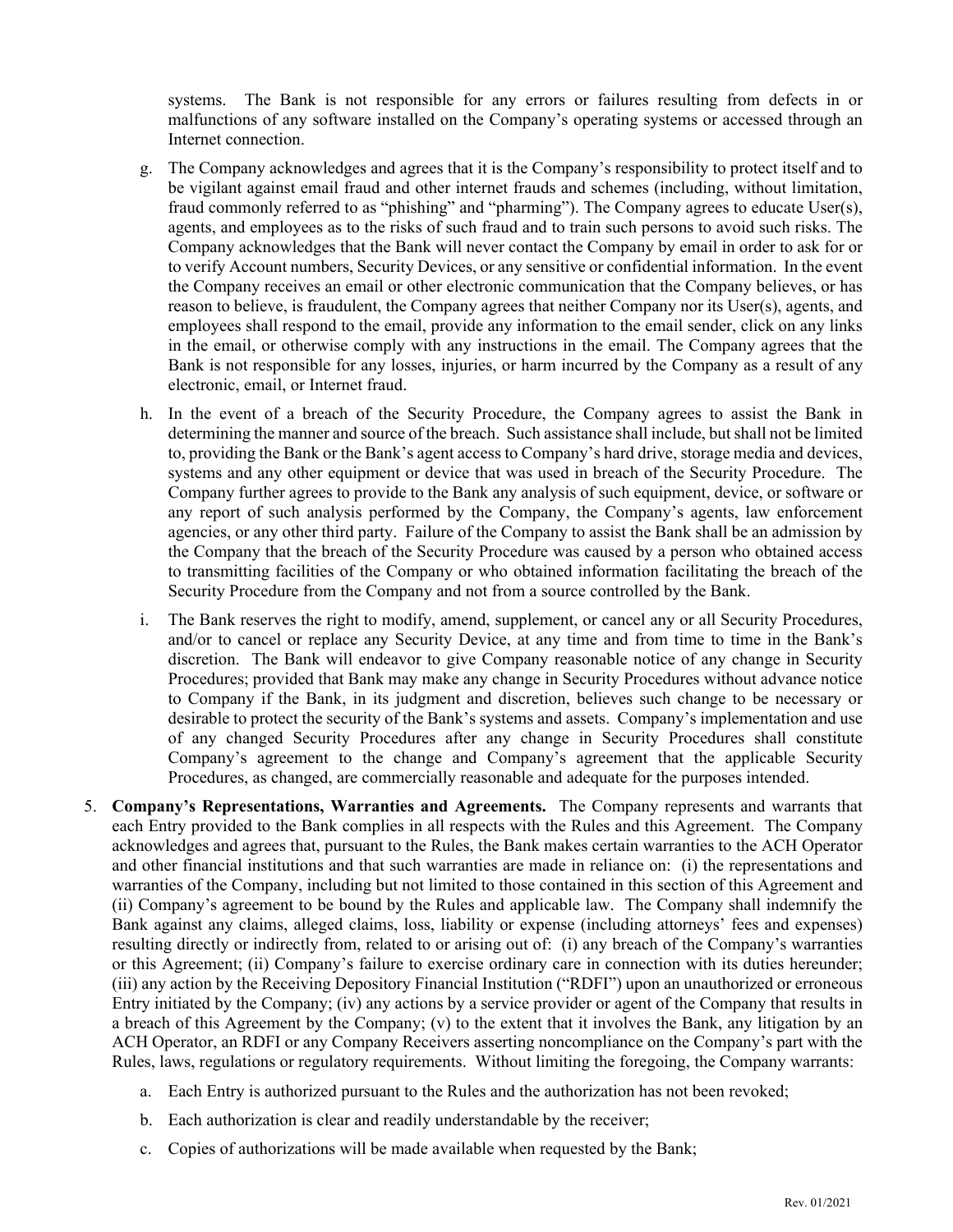- d. Each credit Entry is timely and accurate;
- e. Each debit Entry is for a sum which, on the Settlement Date will be due and owing to the Company from the party whose account will be debited, is for a sum specified by such party or is to correct a previously transmitted erroneous credit Entry;
- f. No Entry has been reinitiated in violation of the Rules;
- g. If the Company generates WEB or TEL entries, all the special warrantees that apply in **Attachment 5** have been complied with;
- h. If the Company originates Same-Day ACH entries, the special warrantees that apply in **Attachments 1-1** and **7** have been complied with;
- i. The Company has used commercially reasonable procedures to verify that all information contained in an Entry, including but not limited to routing numbers, is accurate and valid; and,
- j. This Agreement has been duly and properly authorized by the Company, the party executing this Agreement is properly authorized on behalf of the Company to execute this Agreement on its behalf, and this Agreement is enforceable by the Bank in accordance with its terms;
- k. The Company will comply with the terms of the Electronic Funds Transfer Act, if applicable, or Article 4A if applicable, and shall otherwise perform its obligations under this Agreement in accordance with all applicable laws and regulations;
- l. The Company's Authorized Representative(s) have been properly appointed and authorized by the Company's board of directors (or equivalent governing body) as the Company's representatives with the full authority to act on behalf of the Company under the terms of this Agreement, including, without limitation, the authority to transfer the Company funds via ACH credit or debit Entries.
- 6. **Bank Obligations.** Subject to Section 7 of this Agreement, the Bank shall, in accordance with the Rules, process, transmit and settle for any Entry. The Bank shall have no obligation to transmit an Entry if the Company fails to comply with the Rules or any terms of this Agreement. The Bank shall rely on any and all information it receives from an Authorized Representative of the Company, as set forth in **Attachment 2**, and any person the Bank, in good faith, reasonably believes to be acting on behalf of the Company, whether or not such person was authorized by the Company.
- 7. **Payment for Credit Entries and Returned Debit Entries; Company's Account.** Company agrees to pay for all credit Entries issued by Company, User(s), or credit Entries otherwise made effective against Company. Company shall make payment to the Bank on the date as determined by the Bank in its sole discretion ("Payment Date"). Company shall pay the Bank for the amount of each debit Entry returned by a Receiving Depository Financial Institution ("RDFI") or debit Entry dishonored by the Bank. The Company will maintain a deposit account (the "Account") with the Bank at all times during the term of this Agreement. The Company shall at all times maintain a balance of available funds in the Account sufficient to cover the Company's obligations under this Agreement. If collected balances in the Account are insufficient to cover the aggregate amount of Entries, the Bank shall have no obligation to transmit such Entries. The Company authorizes the Bank to debit its Account or any other account maintained at the Bank for any amount it owes the Bank as a result of this Agreement.
- 8. **Prefunding.** The Bank reserves the right to require the Company to pre-fund an account maintained at the Bank prior to, or in the case of a Same-Day ACH Entry, on the Settlement Date of the ACH file. The Bank shall determine whether pre-funding is required based on criteria established from time to time by the Bank. The Bank will communicate directly to the Company if pre-funding is required and, if requested by the Company, will provide the Company with an explanation of its pre-funding criteria. If it is determined that pre-funding is required, the Company will provide immediately available and collected funds sufficient to pay all Entries initiated by the Company (a) not later than 8:00 AM local time one (1) banking day before each Settlement Date, and (b) prior to initiating any Entries for which pre-funding is required.
- 9. **Credit Approval and Exposure Limits.** In transmitting ACH in accordance of this Service Agreement, the Bank must make certain warranties on behalf of Company. Specifically, the Bank is charged with assuring the financial soundness of Company to make the intended Entries. The Bank must approve all ACH Agreements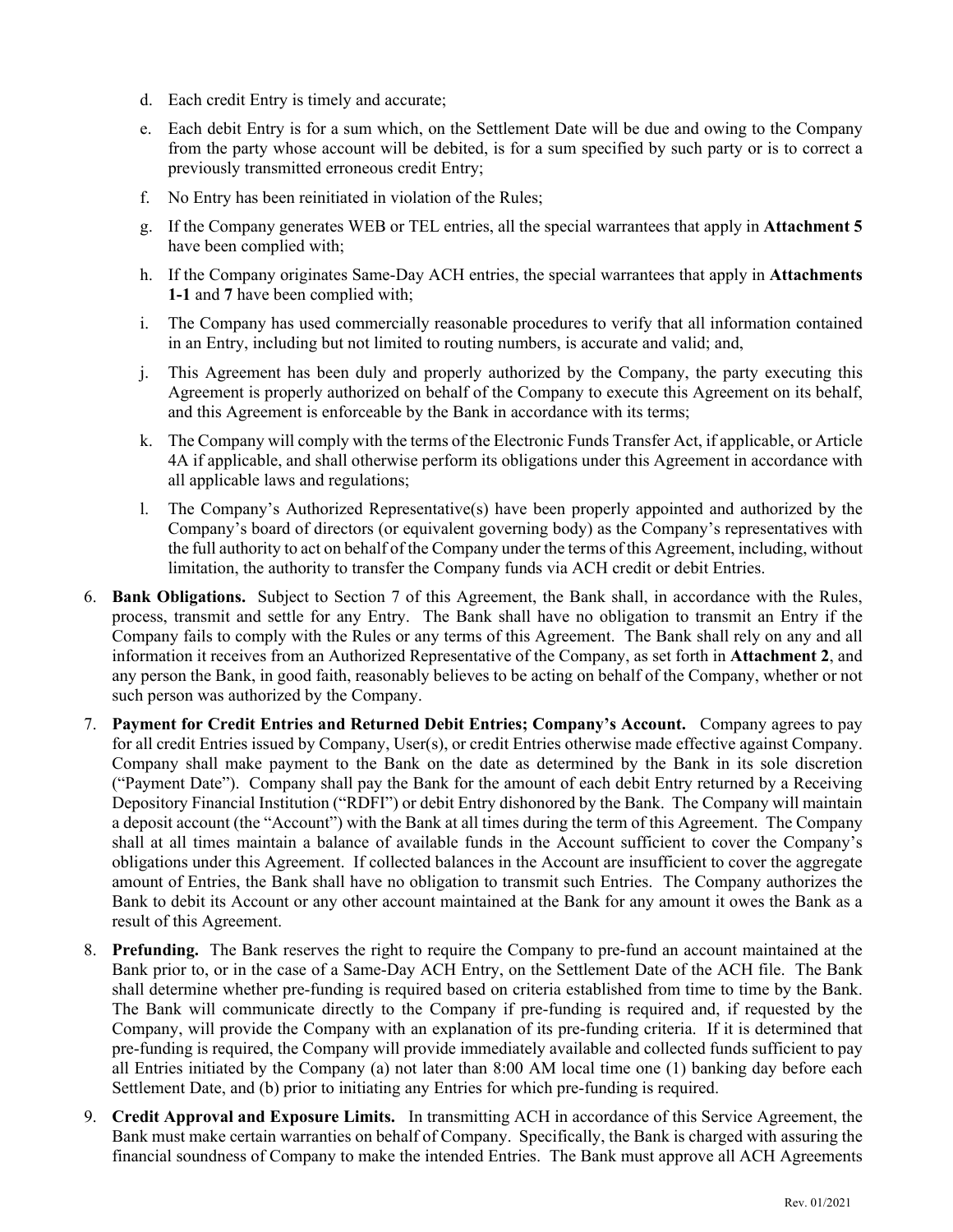and may request financial information from Company and/or a separate credit agreement. The Bank shall also be authorized to obtain a credit report(s) on Company as may be necessary from time to time. The Bank will also assign Company a limit representing the maximum aggregate dollar amount of Entries that may be initiated by Company each day ("Daily Exposure Limit") and each month "Monthly Exposure Limit". Company acknowledges that the ACH Processing Limit is solely for the protection of the Bank and its assets. Company understands that daily requests for Entries exceeding this amount are honored solely at the discretion of the Bank. Requests not honored would be communicated to the Company or the Company's designated representative**.** The Company shall comply with the Exposure Limits as set forth in **Attachment 2**. Such limits may be modified from time to time by the Bank at its sole discretion with notice to the Company.

- 10. **Prohibited Transactions.** Company agrees not to use or attempt to use the Services (a) to engage in any illegal purpose or activity or to violate any applicable law, rule or regulation, (b) to breach any contract or agreement by which Company is bound, (c) to engage in any internet or online gambling transaction, whether or not gambling is legal in any applicable jurisdiction, or (d) to engage in any transaction or activity that is not specifically authorized and permitted by this Agreement. Company acknowledges and agrees that the Bank has no obligation to monitor Company's use of the Services for transactions and activity that is impermissible or prohibited under the terms of this Agreement; provided, however, the Bank reserves the right to decline to execute any transaction or activity that the Bank believes violates the terms of this Agreement**.**
- **11. Security Interest.** To secure the payment and performance of Company's obligations set forth herein, Company grants to the Bank a security interest in and pledges and assigns to the Bank all of Company's right, title, and interest in the following described property, whether now owned or hereafter existing or acquired and wherever located: (a) all monies, instruments, savings, checking and other accounts of Company (excluding IRA, Keogh, trust accounts and other accounts subject to tax penalties if so assigned) that are now or in the future in the Bank's custody or control; (b) any other collateral described in any security instrument securing the obligations of Company to the Bank under this Agreement or any other obligation of Company to the Bank; and (c) all proceeds and products of the property as well as any replacements, accessions, substitutions, and additions to any of the above.
- 12. **Cancellation or Amendment of an Entry.** The Company shall have no right to cancel or amend any Entry after its receipt by the Bank. However, the Bank shall use reasonable efforts to act on a request by the Company to cancel an Entry before transmitting it to the ACH Operator or crediting or debiting an On-Us Entry. Any such request shall comply with this Agreement, including the security procedures described on **Attachment 3** to this Agreement. The Bank shall have no liability if it fails to effect the cancellation. Company shall reimburse, indemnify and hold harmless the Bank for any expenses (including attorneys' fees), losses or damages the Bank incurs in effecting or attempting to effect Company's request for the cancellation of an Entry.
- 13. **Rejection of Entries.** The Bank may reject any Entry, including an On-Us Entry, that does not comply with the requirements of the Rules or this Agreement, specifically including **Attachment 1, Attachment1-1,** and **Attachment 2** of this Agreement and may reject any Entry if the Company is not otherwise in compliance with the terms of this Agreement or the Rules. The Bank shall notify the Company in accordance with **Attachment 1** and **Attachment 1-1** of such rejection no later than the business day such Entry would otherwise have been transmitted by the Bank to the ACH Operator or, in the case of an On-Us Entry, the day before its Effective Entry Date. Notices of rejection shall be effective when given. The Bank shall have no liability to Company by reason of the rejection of any such Entry or the fact that such notice is not given at an earlier time than that provided for herein.
- 14. **Provisional Credit Notice.** In the case of a credit Entry, credit given by the RDFI for the Entry is provisional until the RDFI has received final settlement through a Federal Reserve Bank or has otherwise received payment. If the RDFI does not receive such payment for the Entry, the RDFI is entitled to a refund from the Receiver in the amount of the credit to the Receiver's account, and Company will not be considered to have paid the amount of the credit Entry to the Receiver.
- 15. **Reversals.** The Company may reverse a File or Entry pursuant to the Rules. If the Company reverses an Entry or File, the Company shall indemnify the Bank against any claim, alleged claim, demand, loss, liability or expense (including attorney's fees) resulting directly or indirectly from such reversal.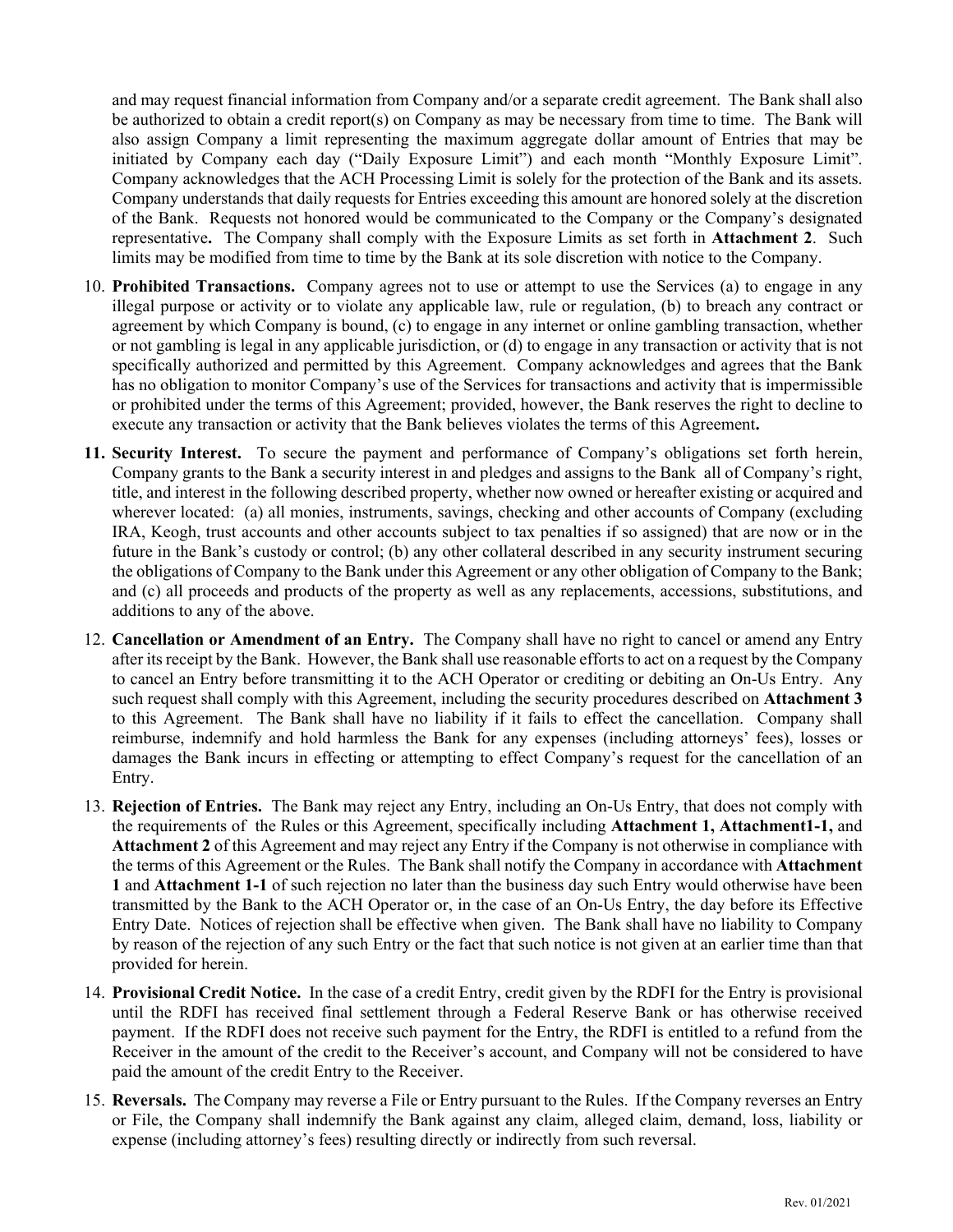- 16. **Error Detection.** The Bank has no obligation to discover and shall not be liable to Company for errors made by Company, including but not limited to errors made in identifying the Receiver, or an Intermediary or RDFI or for errors in the amount of an Entry. The Bank shall likewise have no duty to discover and shall not be liable for duplicate Entries issued by Company. Notwithstanding the foregoing, if the Company discovers that any Entry it has initiated was in error, it shall notify the Bank of such error. The Bank will make its best efforts to correct the error. In the event that Company makes an error or issues a duplicate Entry, Company shall indemnify, defend all claims, and hold the Bank harmless from any loss, damages, or expenses, including but not limited to attorney's fees, incurred by the Bank as result of the error or issuance of duplicate Entries.
- 17. **Notice of Returned Entries and Notifications of Change.** The Bank shall notify the Company in accordance with **Attachment 1** and **Attachment 1-1** of the receipt of a returned Entry or Notification of Change (NOC) from the ACH Operator no later than one business day after the business day of such receipt. The Bank shall have no obligation to retransmit a returned Entry if the Bank complied with the terms of this Agreement with respect to the Entry.
- 18. **Entries Returned as Unauthorized**. In the event that an Entry is returned as unauthorized or authorization revoked, the Company will contact the necessary parties and resolve any dispute. During this process the Company may ask the Bank to request from the RDFI a copy of the "Written Statement of Unauthorized Debit." The Bank will make its best effort to obtain the form and will deliver it to the Company when received. Company agrees not to re-originate any transaction returned as unauthorized or as authorization revoked unless the customer reauthorized the Entry or Entry stream.
- 19. **Unauthorized Rate in Excess of 0.5%.** In the event the rate of unauthorized transactions exceeds 0.5% based on the calculations noted in the Rules, the Company will share the data requested by the Bank based on the Rules and will immediately begin the process of bringing the rate below .5%.
- 20. **Administrative Returns.** In the event the rate of administrative returns exceeds 3% for any two calendar months or 60 day period, the Company will share any data requested by the Bank based on the Rules. If it is determined that remediation is necessary the Company will develop a plan to reduce that figure to under 3%.
- 21. **Overall Return Rate.** In the event that the overall rate of returns is greater than 15% for any two calendar months or 60 day period, the Company will share any data requested by the Bank based on the Rules. If it is determined that remediation is necessary the Company will develop a plan to reduce that figure to under 15%.
- 22. **Periodic Statement.** The periodic statement issued by the Bank for the Company's Account will reflect Entries credited and debited to the Company's Account. The Company agrees to notify the Bank within a reasonable time not to exceed thirty (30) days after the Company receives a periodic statement of any discrepancy between the Company's records and the information in the periodic statement. If the Company fails to notify the Bank of any such discrepancy within thirty (30) days after receipt of such periodic statement, the Company shall be precluded from asserting any claim against the Bank arising from such discrepancy.
- 23. **Fees.** The Company agrees to pay the Bank for services provided under this Agreement in accordance with the schedule of charges set forth in **Attachment 4**. The Bank may change its fees from time to time in its sole discretion upon notice to the Company.
- 24. **Bank and Audit.** The Bank may from time to time request information from the Company in order to evaluate a continuation of the service to be provided by the Bank hereunder and/or adjustment of any limits set by this agreement. The Company agrees to provide the requested financial information immediately upon request by the Bank, in the form required by the Bank. The Company authorizes the Bank to investigate or reinvestigate at any time any information provided by Company in connection with this agreement or the service. Upon request by the Bank, the Company hereby authorizes the Bank to enter the Company's business premises for the purpose of ensuring that the Company is in compliance with this Agreement and Company specifically authorizes the Bank to perform an audit of the Company's operational controls, risk management practices, staffing and the need for training and ongoing support, and information technology infrastructure. The Company hereby acknowledges and agrees that the Bank shall have the right to mandate specific internal controls at the Company's location(s) and Company shall comply with any such mandate. In addition, the Company hereby agrees to allow the Bank to review available reports of independent audits performed at the Company location related to information technology, the service and any associated operational processes. The Company agrees that if requested by the Bank, the Company will complete a self-assessment of Company's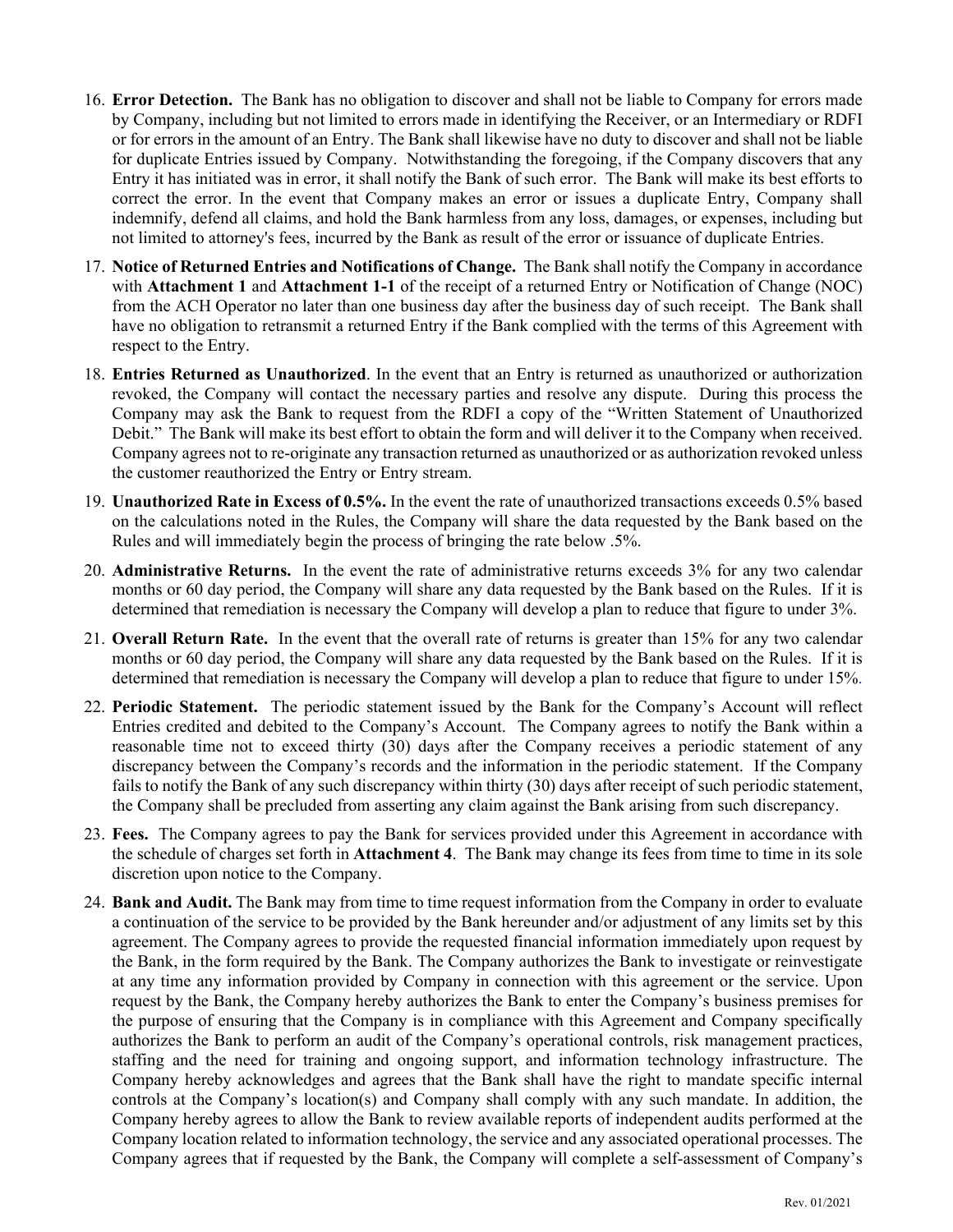operations, management, staff, systems, internal controls, training and risk management practices that would otherwise be reviewed by the Bank in an audit of Company. If the Company refuses to provide the requested financial information, or if the Bank concludes, in its sole discretion, that the risk of the Company is unacceptable, if the Company violates this agreement or the rules, or if the Company refuses to give the Bank access to Company's premises, the Bank may terminate the Service and this Agreement according to the provisions hereof.

- 25. **Liability.** In the performance of the services required by this Agreement, the Bank shall be entitled to rely solely on the information; representations and warranties provided by the Company pursuant to this Agreement and shall not be responsible for the accuracy or completeness of such information. Except as otherwise specifically provided by law, the Bank shall be responsible only for performing the services expressly provided for in this Agreement and shall be liable only in the event of loss due to its gross negligence or willful misconduct in performing those services. In no event shall the Bank have any liability for any consequential, special, incidental, punitive or indirect damages the Company may incur or suffer in connection with this Agreement whether or not the likelihood of such damages was known or contemplated by the Bank and regardless of the legal or equitable theory of liability the Company may assert. Without limiting the foregoing, the Bank shall not be liable for and shall be excused from failing to act or delay in acting if such failure or delay is caused by legal constraint, interruption of transmission or communications facilities, equipment failure, war, acts of terror, emergency conditions or other conditions beyond the Bank's control. To the extent allowed by law, the Bank shall not be liable for and shall be excused from failing to transmit or any delay in transmitting an Entry (I) if such transmittal would result in the Bank's having exceeded any limitation upon its intra-day net funds position established pursuant to present or future Federal Reserve guidelines; (ii) if, for any reason, the ACH Operator fails or declines to process an Entry; (iii) if, in the Bank's sole discretion, processing an Entry would violate or contribute to the violation of any present or future risk control program of the Federal Reserve or any Rule, law, regulation or regulatory requirement; or (iv) if processing an Entry, in the Bank's sole discretion, would cause it to engage in an unsafe and unsound practice.
- 26. **Credit and Debit Entries; Record Retention.** The Company shall obtain an authorization ("Authorization Agreement") as required by the Rules from the person or entity whose account will be debited or credited as the result of a debit or credit Entry initiated by the Company and the Company shall retain the Authorization Agreement in original form while it is in effect and the original or a copy of each authorization for two (2) years after termination or revocation of such authorization as stated in the Rules. Upon request, the Company shall furnish the original or a copy of the authorization to any affected Participating Depository Financial Institution, as defined in the Rules.
- 27. **Rules Enforcement.** In the event that a Report of Possible Rules Violation is filed on the Company, the Company will take appropriate steps to correct the problem within the time frames suggested by the Bank. In the event that a fine is levied against the Bank for a violation of the Rules, the Company agrees to make the Bank whole for the value of the fine.
- 28. **Inconsistency of Name and Account Number.** The Company acknowledges and agrees that, if an Entry describes the Receiver inconsistently by name and account number, payment of the Entry may be made on the basis of the account number even if it identifies a person different from the named Receiver, and the Company's obligation to pay the amount of the Entry to the Bank is not excused in such circumstances.
- 29. **Miscellaneous.** The Bank may amend the terms of this Agreement from time to time upon thirty (30) days' written notice to the Company. Bank may terminate this Agreement at any time for any reason, in its sole discretion, without liability. The Company may terminate this Agreement upon ten (10) days' written notice to the Bank except that the Company may terminate the Agreement immediately if the terms of the Agreement are materially breached by the Bank. Any termination of this Agreement shall not affect any of the Bank's rights and the Company's obligations with respect to Entries initiated by the Company prior to the effective time of such termination, or the payment of obligations of the Company with respect to services performed by the Bank prior to the effective time of such termination, or any other obligations that shall survive termination. The provisions of this Agreement that are necessary to give effect to the purposes of this Agreement shall survive its termination. The Bank may assign this Agreement or any of its rights and duties hereunder without prior notice to or consent by Company, but the Company may not assign this Agreement or any of the rights or duties hereunder to any person without the Bank's prior written consent. This Agreement shall be governed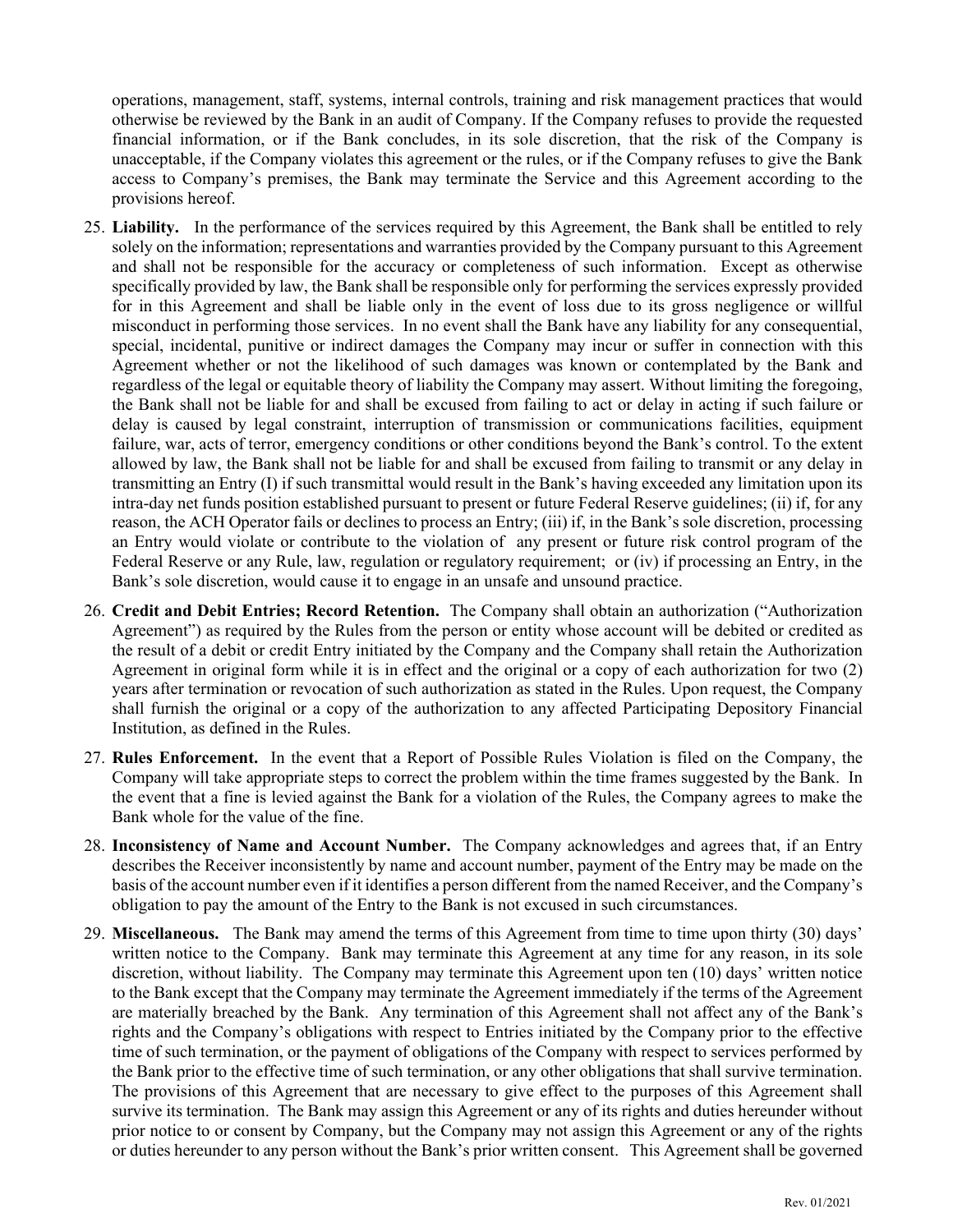by and construed in accordance with the law of the state of Minnesota*.* This Agreement may be executed in one or more counterparts, each of which shall be deemed an original, but all of which together shall constitute one and the same Agreement. This Agreement may be executed by a party by electronic or facsimile transmission of the party's signature, and said electronic or facsimile copy shall have the same force and effect as any originally-signed document delivered in person. In the event that any provision of this Agreement shall be determined to be invalid, illegal or unenforceable to any extent, the remainder of this Agreement shall not be impaired or otherwise affected and shall continue to be valid and enforceable to the fullest extent permitted by law.

- 30. **Recording and Use of Communications.** The Company and the Bank agree that all telephone conversations or data transmissions between them or their agents made in connection with this Agreement may be electronically recorded and retained by either party by use of any reasonable means. The Bank shall not be obligated to make such recordings.
- 31. **Data Retention**. The Company shall retain data on file adequate to permit the remaking of Entries for five (5) Business Days following the date of their transmittal by the Bank as provided herein, and shall provide such Data to the Bank upon its request.
- 32. **Entire Agreement.** This Agreement (including the Attachments, all of which are incorporated herein by reference) is the complete and exclusive statement of the agreement between the Bank and the Company with respect to the subject matter hereof and supersedes any prior agreement(s) between the Bank and the Company with respect to such subject matter. In the event of any inconsistency between the terms of this Agreement, or the Attachments or any agreements governing the Account, the terms of this Agreement shall govern. In the event performance of the services provided herein in accordance with the terms of this Agreement would result in a violation of any present or future statute, regulation or government policy to which the Bank is subject, and which governs or affects the transactions contemplated by this Agreement, then this Agreement shall be deemed amended to the extent necessary to comply with such statute, regulation or policy, and the Bank shall incur no liability to the Company as a result of such violation or amendment. No course of dealing between the Bank and the Company will constitute a modification of this Agreement or constitute an agreement between the Bank and the Company regardless of whatever practices and procedures the Bank and the Company may use.
- 33. **Cooperation in Loss Recovery Efforts.** In the event of any damages for which Bank or Company may be liable to each other or to a third party pursuant to the services provided under this Agreement, the Bank and Company will undertake reasonable efforts to cooperate with each other, as permitted by applicable law, in performing loss recovery efforts and in connection with any actions that the relevant party may be obligated to defend or elects to pursue against a third party. In the event of a breach of the Security Procedure, Company agrees to assist the Bank in determining the manner and source of the breach. Such assistance shall include, but shall not be limited to, providing the Bank or the Bank's agent access to Company's hard drive, storage media and devices, systems and any other equipment or device that was used in breach of the Security Procedure. Company further agrees to provide to the Bank any analysis of such equipment, device, or software or any report of such analysis performed by Company, Company's agents, law enforcement agencies, or any other third party. Failure of Company to assist the Bank shall be an admission by Company that the breach of the Security Procedure was caused by a person who obtained information facilitating the breach of the Security Procedure from Company and not from a source controlled by the Bank.

| <b>COMPANY</b>                                                      | NORTHEAST BANK                                          |  |
|---------------------------------------------------------------------|---------------------------------------------------------|--|
| By:                                                                 |                                                         |  |
| Name:                                                               | Name:<br><u> 1989 - Jan Sterling Sterling (d. 1989)</u> |  |
| Title:<br><u> 1990 - Johann Barbara, martin amerikan personal (</u> | Title:                                                  |  |
| Date:                                                               | Date:                                                   |  |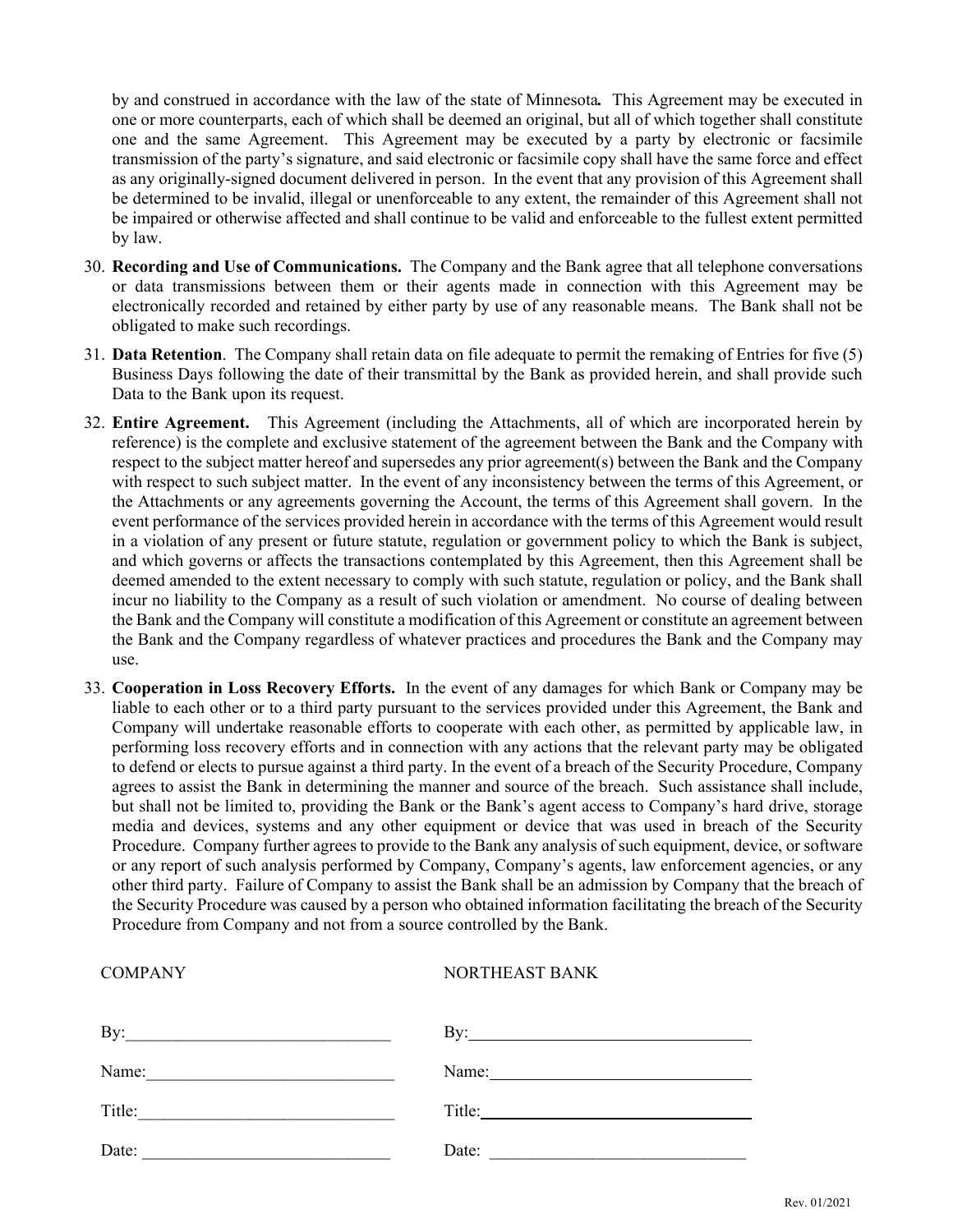# **Attachment 1 Delivery of Files – Standard ACH**

### **A. Delivery location**:

Personal Computer

Website: www.nebankmn.com Northeast Bank Online Banking Cash Management Login Credentials

**Personal Computer File Transmission:** The Company's Authorized Representative (s) will access the ACH system by utilizing the prearranged log-on procedures and will transmit files and Entries via the Bank's online system.

| <b>Physical Location:</b> | Northeast Bank        |  |
|---------------------------|-----------------------|--|
|                           | 77 Broadway St NE     |  |
|                           | Minneapolis, MN 55413 |  |

This location may be used as an alternative if the Bank or customer experiences connectivity issues with the online banking system. The Bank would notify customers should this alternative delivery method be used.

**B. Format and content of Entries**: Files must be delivered in standard NACHA file formats which can be verified by going to Appendix Three in the NACHA Rules book. The Company is solely responsible for the accurate creation, modification and deletion of the account information maintained on the Company's computer systems and used for ACH Entries. The Company agrees to comply with written procedures provided by the Bank for the creation, maintenance and initiation of ACH Entries.

All electronic transmissions must be verified by a Company Authorized Representative by entering the current code from their registered Security Token code in order to initiate or approve an ACH file(s), which validates that they are an Authorized User and that the information transmitted is authorized and appropriate.

If security token system is inaccessible, then the Company Authorized Representative must call the Bank's ACH Transmission Verification Message Center at 612-362-3225. The message should include the following information:

- Company Name
- Processing Date
- Number of Files
- Total Dollar Amount of each File

No additional verification is done on files or entries verified with a security token code. If telephone verification is required, the Bank will validate that the File totals agree with the Company information received through telephone. In the event of a discrepancy in the totals, the Bank will call the specified Company Authorized Representative(s) designated by an authorized signer of the Company. If an Authorized Representative is not available for verification, then the File will not be processed until the Company's Authorized Representative can be contacted on the next business day.

Company Cash Management users may enroll to receive email alerts when ACH batches are initiated, uninitiated and/or processed.

**C. Deadline:** Standard ACH files and verifications must be received by Northeast Bank - Electronic Banking Department no later than **4:00 PM** one (1) business day prior to the Effective Entry Date on the File. Industry best practices dictate that ACH credits going outside of the Bank should be submitted two banking days before the Effective Entry Date. If a Company delivers Files prior to the requested *one (1)* day before the requested settlement day the Bank will hold those Files in its warehouse and process them to settle on the Effective Entry Date listed by the Company.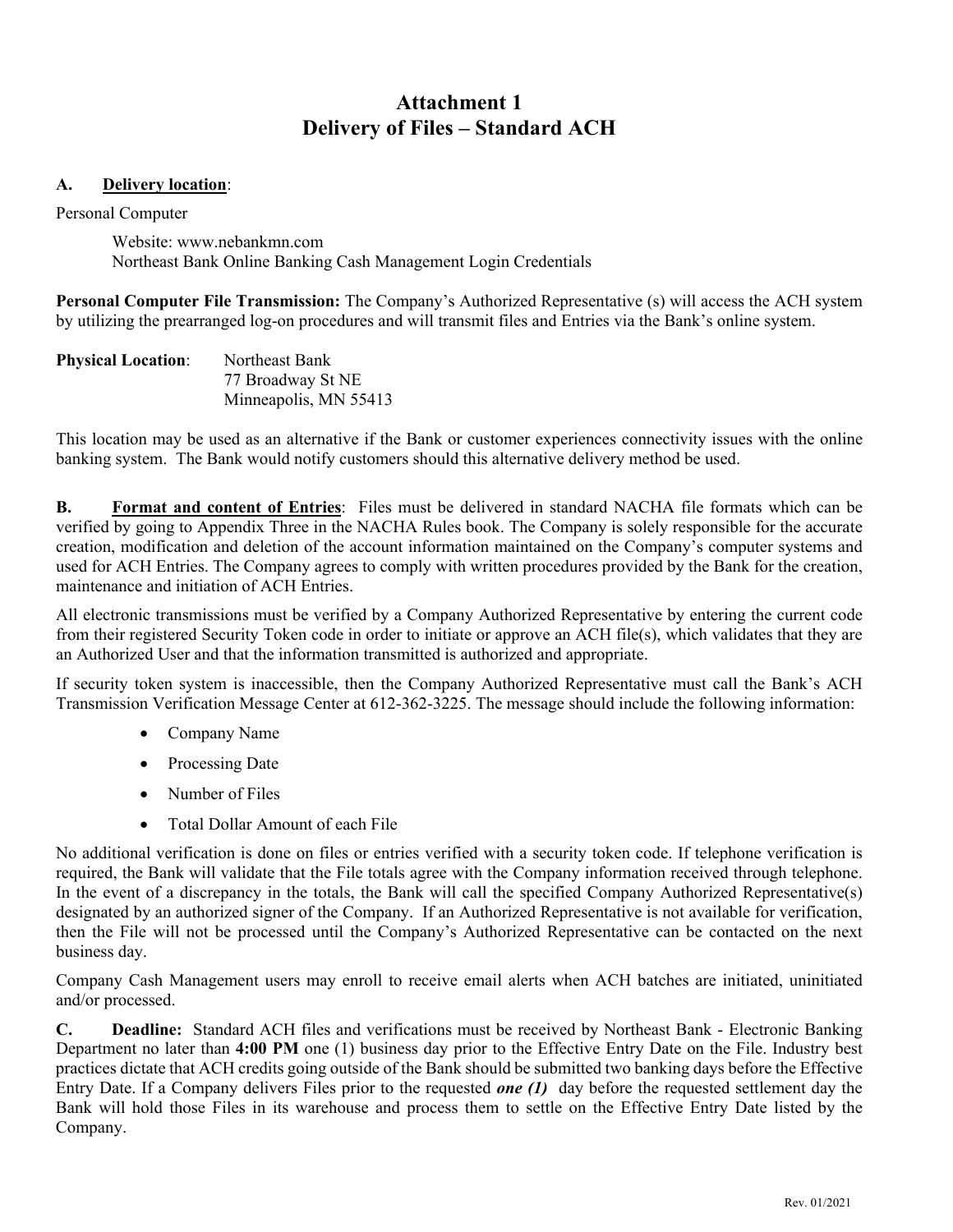If the ACH Transmittal verification is not received by 4:00 PM on the same day transmitted, the Bank will not process any of the Entries contained in the transmission and the Bank shall not be liable to the Company for failure to transmit any of the Entries.

**D. Limits:** The total dollar amount of Entries transmitted by the Company to the Bank on any single day by file type, etc. is further explained on **Attachment 2**.

**E. Prerequisites:** Prior to utilizing the Bank's online banking service, the Company must enter into and agree to the terms and conditions of the Bank's ACH Origination Agreement. Further, before originating any Entries, the Company must complete a setup with a Bank representative which providing information about frequency and volume of Entries. To originate Files, annual financial statements may be required by the Bank.

**F. Notice by Bank:** If an Entry is rejected or returned, a notification of change (NOC) is received, or the Bank amends the terms of this agreement, the Bank shall notify the Company by email.

Return and NOC notifications will be sent to the email addresses for the Company ACH contacts that we have on file for your organization directly from the Federal Reserve FedACH Reporter service. These emails are sent from the [notification@achedi.com](file://neb-mpls/shared/Cash%20Management/Agreements/Word%20Docs/notification@achedi.com%20) email address. \_\_\_\_\_\_\_\_\_\_ Initial

All notices shall be provided to the following addresses for each party:

| If to Northeast Bank:                                                                                   | If to Company:    |
|---------------------------------------------------------------------------------------------------------|-------------------|
| Email: ebanking@nebankmn.com                                                                            | Email Address:    |
| Physical Address:                                                                                       |                   |
| <b>Northeast Bank</b><br><b>ATTN: eBanking Department</b><br>77 Broadway St NE<br>Minneapolis, MN 55413 | Physical Address: |

COMPANY:

| By:    |  |
|--------|--|
| Name:  |  |
| Title: |  |
| Date:  |  |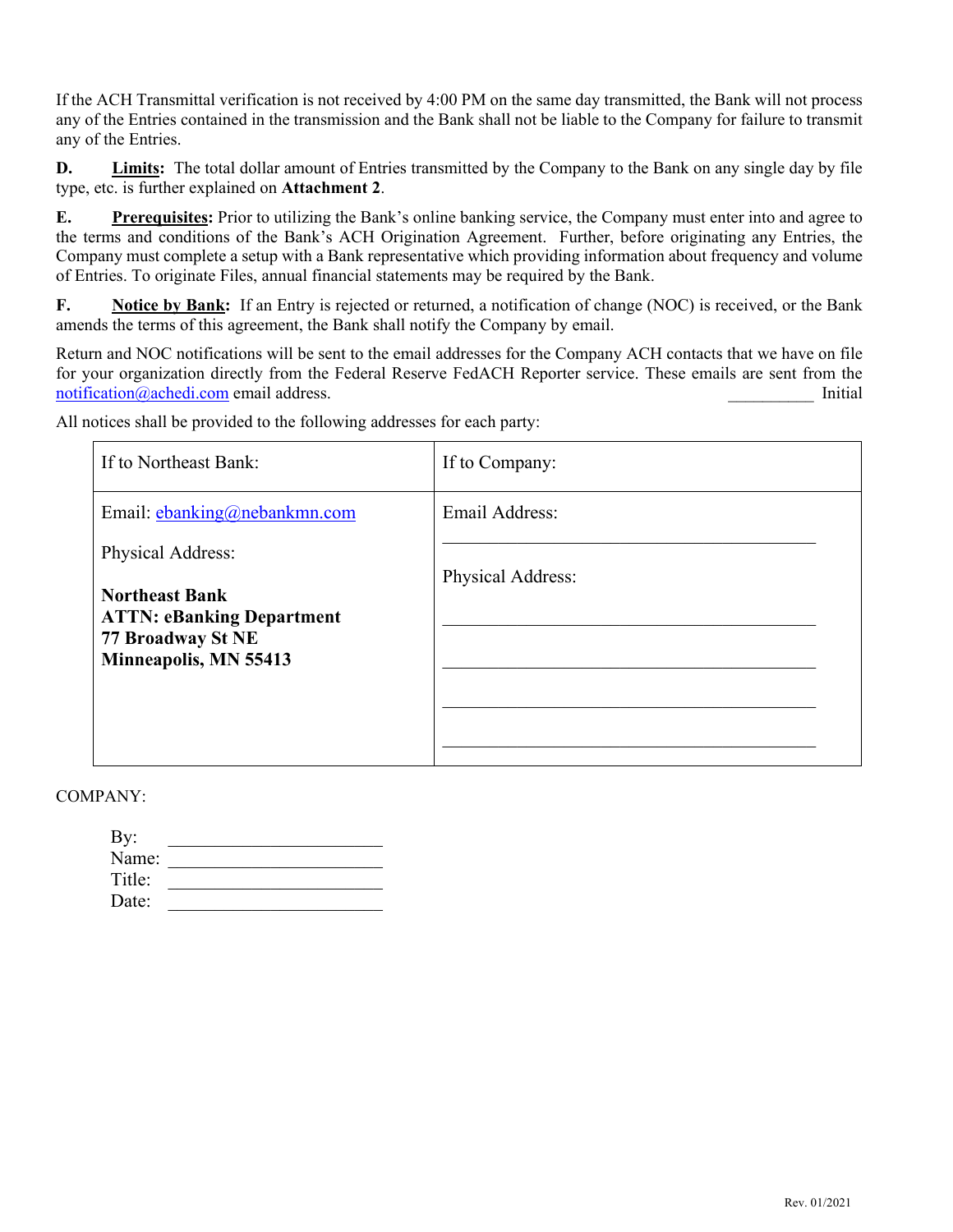# **Attachment 1-1 Delivery of Files – Same-Day ACH**

Company understands that as of the execution date if this agreement only ACH credit and debit entries up to \$100,000 will be eligible to be processed during the two Same-Day ACH windows. Effective, March 21, 2021, a third Same-Day ACH processing window will be added.

Company comprehends RDFIs are required to provide funds availability to the recipient from Same-Day ACH transactions as follows:

- by 1:30 PM local time of the receiving bank for Same-Day ACH transactions processed through this Service during the first window
- by 5 PM local time of the receiving bank for the Same-Day ACH entries processed through this Service during the second Same-Day ACH window.
- by the end of the processing day of the receiving bank for the Same-Day ACH entries processed through this Service during the third Same-Day ACH window.

### **A. Delivery location**:

Personal Computer

Website: www.nebankmn.com Northeast Bank Online Banking Cash Management Login Credentials

The company's Authorized Representative (s) will access the ACH system by utilizing the prearranged log-on procedures and will transmit files and Entries via the Bank's online system.

Physical Location: Northeast Bank

 77 Broadway St NE Minneapolis, MN 55413

This location may be used as an alternative if the Bank or customer experiences connectivity issues with the online banking system. The Bank would notify customers should this alternative delivery method be used.

**B. Format and content of Entries**: Files must be delivered in standard NACHA file formats which can be verified by going to Appendix Three in the NACHA Rules book. The Company is solely responsible for the accurate creation, modification and deletion of the account information maintained on the Company's computer systems and used for ACH Entries. The Company agrees to comply with written procedures provided by the Bank for the creation, maintenance, and initiation of ACH Entries.

All electronic transmissions must be verified by a Company Authorized Representative by entering the current code from their registered Security Token code in order to initiate or approve an ACH file(s), which validates that they are an Authorized User and that the information transmitted is authorized and appropriate.

If security token system is inaccessible, then the Company Authorized Representative must call the Bank's ACH Transmission Verification Message Center at 612-362-3225. The message should include the following information:

- Company Name
- Processing Date
- Number of Files
- Total Dollar Amount of each File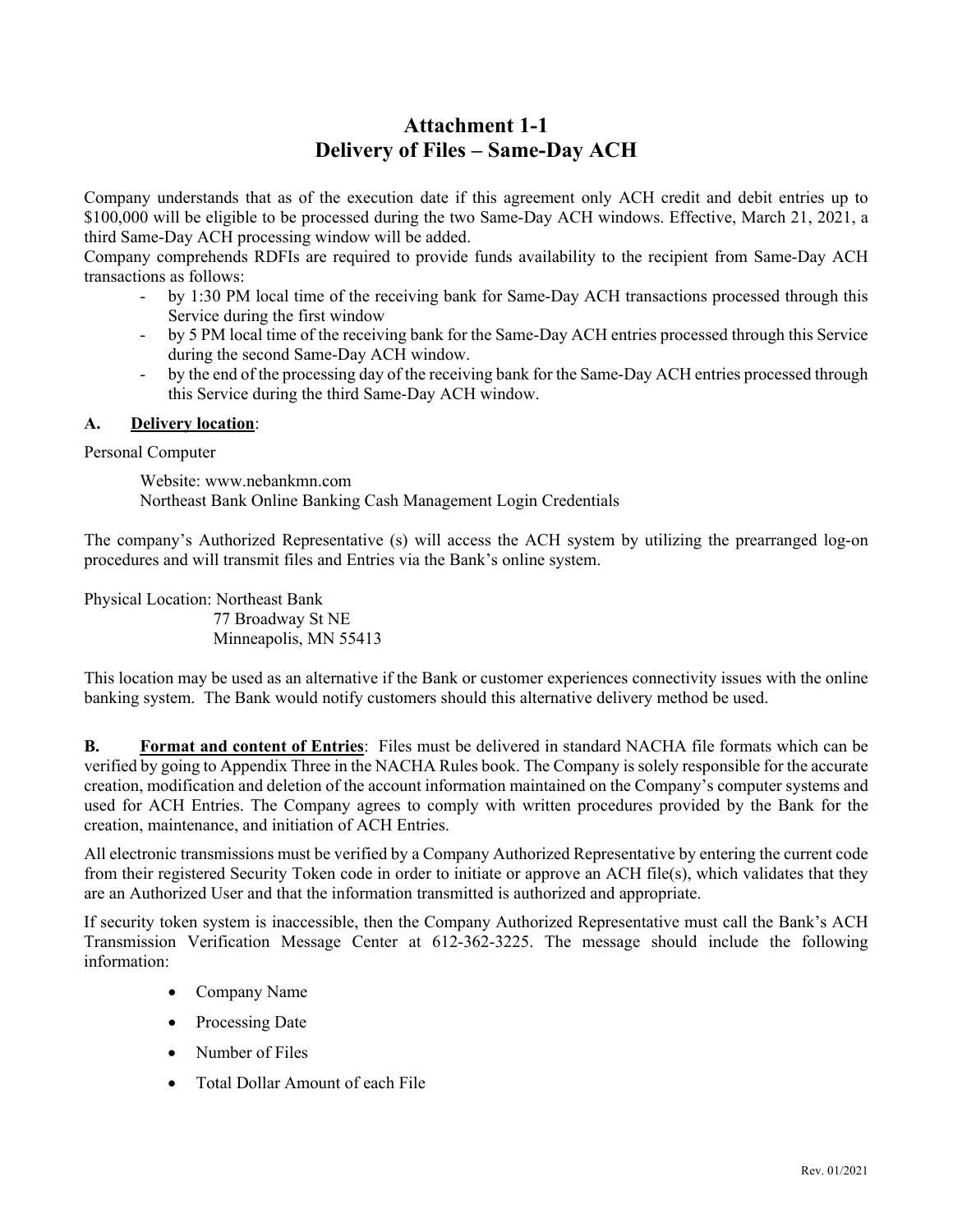No additional verification is done on files or entries verified with a security token code. If telephone verification is required, the Bank will validate that the File totals agree with the Company information received through telephone. In the event of a discrepancy in the totals, the Bank will call the specified Company Authorized Representative(s) designated by an authorized signer of the Company. If an Authorized Representative is not available for verification, then the File will not be processed until the Company's Authorized Representative can be contacted on the next business day. Company Cash Management users may enroll to receive email alerts when ACH batches are initiated, uninitiated and/or processed.

### **C. Timing of Delivery:**

- If the Company is sending Same-Day ACH credit or debit Entries, these batches must be initiated to the Bank as follows to be included in the Same-Day ACH processing windows:
	- o *1st Same-Day ACH window: 8:00 AM CT cut-off time*
	- o *2nd Same-Day ACH window: 12 Noon CT cut-off time*
	- o *3rd Same-Day ACH window (Effective 3/21/2021): 2:15 PM CT cut-off time (tentative)*

**D. Limits:** The total dollar amount of Entries transmitted by the Company to the Bank on any single day by file type, etc. is further explained on **Attachment 2**.

**E. Prerequisites:** Prior to utilizing the Bank's online banking service, the Company must agree to the terms and conditions of the Bank's ACH Origination Agreement. Further, before originating any Entries, the Company must complete a setup with a Bank representative which providing information about frequency and volume of Entries. To originate Files, annual financial statements may be required by the Bank.

**F. Notice by Bank:** If an Entry is rejected or returned, a notification of change is received, or the Bank amends the terms of this agreement, the Bank shall notify the Company by email.

All notices shall be provided to the following addresses for each party:

| If to Northeast Bank:                                                                                   | If to Company:    |  |
|---------------------------------------------------------------------------------------------------------|-------------------|--|
| Email:<br>ebanking@nebankmn.com                                                                         | Email Address:    |  |
| Physical Address:                                                                                       | Physical Address: |  |
| <b>Northeast Bank</b><br><b>ATTN: eBanking Department</b><br>77 Broadway St NE<br>Minneapolis, MN 55413 |                   |  |

COMPANY: (*Sign only if Company wants to be setup for Same-Day ACH Origination*)

| By:    |  |
|--------|--|
| Name:  |  |
| Title: |  |
| Date:  |  |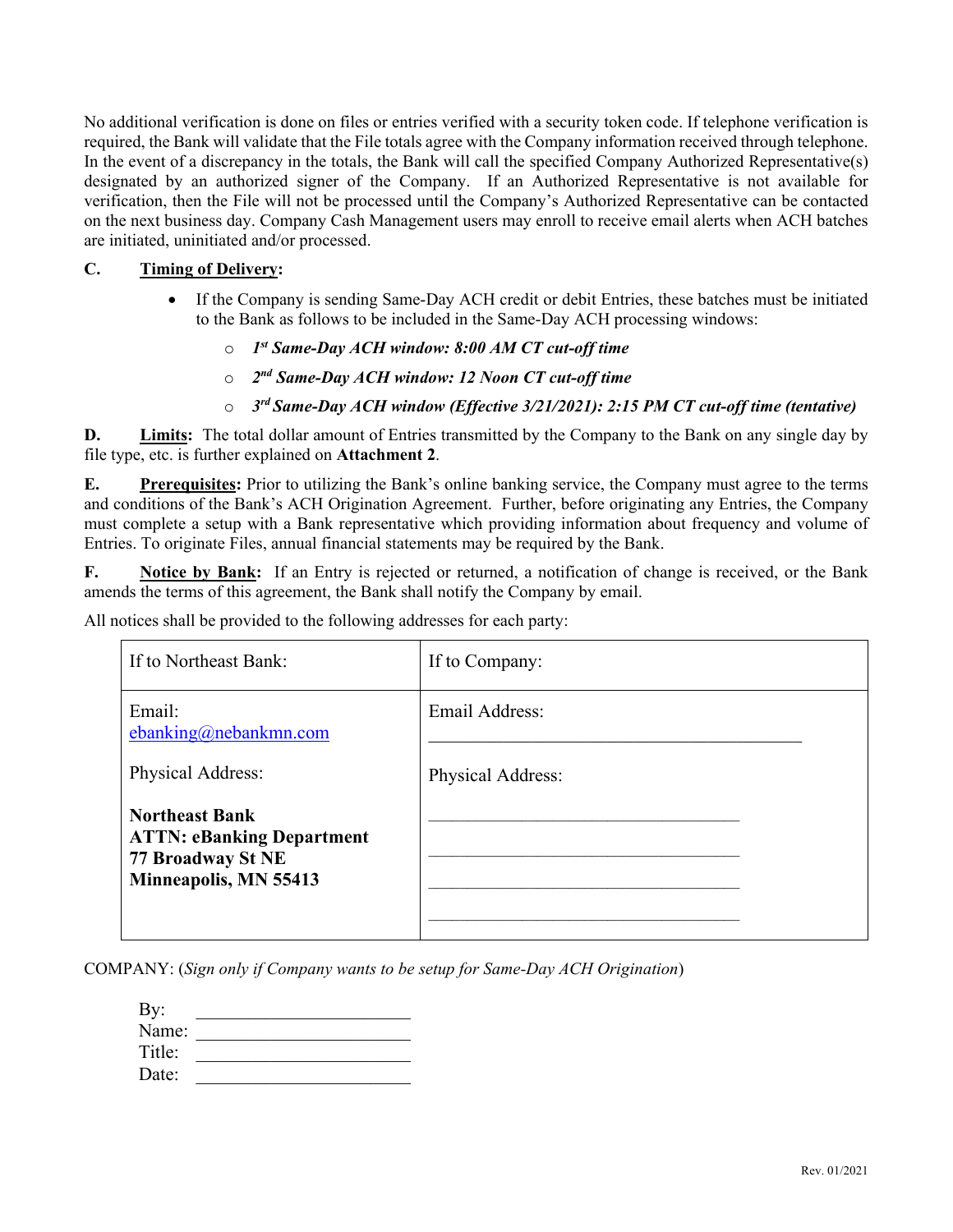### **ATTACHMENT 2 - ACH Limit Authorization Form**

| Date:                            | <b>Northeast Bank</b>                        |  |
|----------------------------------|----------------------------------------------|--|
| Company:                         | <b>Officer Name:</b>                         |  |
| <b>MAXIMUM</b>                   | <b>TAX ID NUMBER:</b>                        |  |
| <b>Daily Company Limit:</b><br>S | <b>Same-Day ACH:</b><br>$\Box$ YES $\Box$ NO |  |
|                                  | Pre-funding:<br>$\Box$ YES $\Box$ NO         |  |

| <b>Company Name</b> | <b>Entry Description/Discretionary Data</b>               | <b>SEC Codes</b>                                                                |
|---------------------|-----------------------------------------------------------|---------------------------------------------------------------------------------|
| Name:<br>$ID#$ :    | $\Box$ PAYROLL<br>$\Box$ dac<br>$\Box$ AP<br>$\Box$ Other | $\Box$ PPD<br>$\Box$ CTX<br>$\Box$ TEL<br>$\square$ WEB<br>$\Box$ CCD<br>Daily: |
|                     |                                                           | Monthly:                                                                        |
| <b>Company Name</b> | <b>Entry Description/Discretionary Data</b>               | <b>SEC Codes</b>                                                                |
| Name:               | $\Box$ PAYROLL<br>$\Box$ dac<br>$\Box$ AP                 | $\Box$ PPD<br>$\Box$ TEL<br>$\square$ WEB<br>∃CCD<br>$\Box$ CTX                 |
| $ID#$ :             | $\Box$ Other                                              | Daily:                                                                          |
|                     |                                                           | Monthly:                                                                        |
| <b>Company Name</b> | <b>Entry Description/Discretionary Data</b>               | <b>SEC Codes</b>                                                                |
| Name:               | $\Box$ PAYROLL $\Box$ AP<br>$\Box$ dac                    | $\Box$ CTX<br>$\Box$ PPD<br>$\Box$ TEL<br>$\square$ WEB<br>$\Box$ CCD           |
| $ID#$ :             | $\Box$ Other                                              | Daily:                                                                          |
|                     |                                                           | Monthly:                                                                        |
| <b>Company Name</b> | <b>Entry Description/Discretionary Data</b>               | <b>SEC Codes</b>                                                                |
| Name:               | $\Box$ PAYROLL<br>$\Box$ DAC<br>$\Box$ AP                 | $\Box$ CTX<br>$\Box$ PPD<br>$\blacksquare$ TEL<br>$\square$ WEB<br>$\Box$ CCD   |
| $ID#$ :             | $\Box$ Other                                              |                                                                                 |
|                     |                                                           |                                                                                 |
| <b>Company Name</b> | <b>Entry Description/Discretionary Data</b>               | <b>SEC Codes</b>                                                                |
| Name:               | $\Box$ PAYROLL<br>$\Box$ DAC<br>$\Box$ AP                 | $\Box$ PPD<br>$\square$ WEB<br>$\Box$ CCD<br>$\Box$ CTX<br>$\blacksquare$ TEL   |
| $ID#$ :             | $\Box$ Other                                              |                                                                                 |

**\*Company Name can only be 16 characters**

**\* Entry Description/Discretionary Data – Entry Description will display to the recipient Discretionary Data will display on statement** 

### **APPROVAL:**

| <b>COMPANY</b> | <b>Northeast Bank</b> |
|----------------|-----------------------|
| Signature:     | Signature:            |
| Name:          | Name:                 |
| Title:         | Title:                |
| Date:          | Date:                 |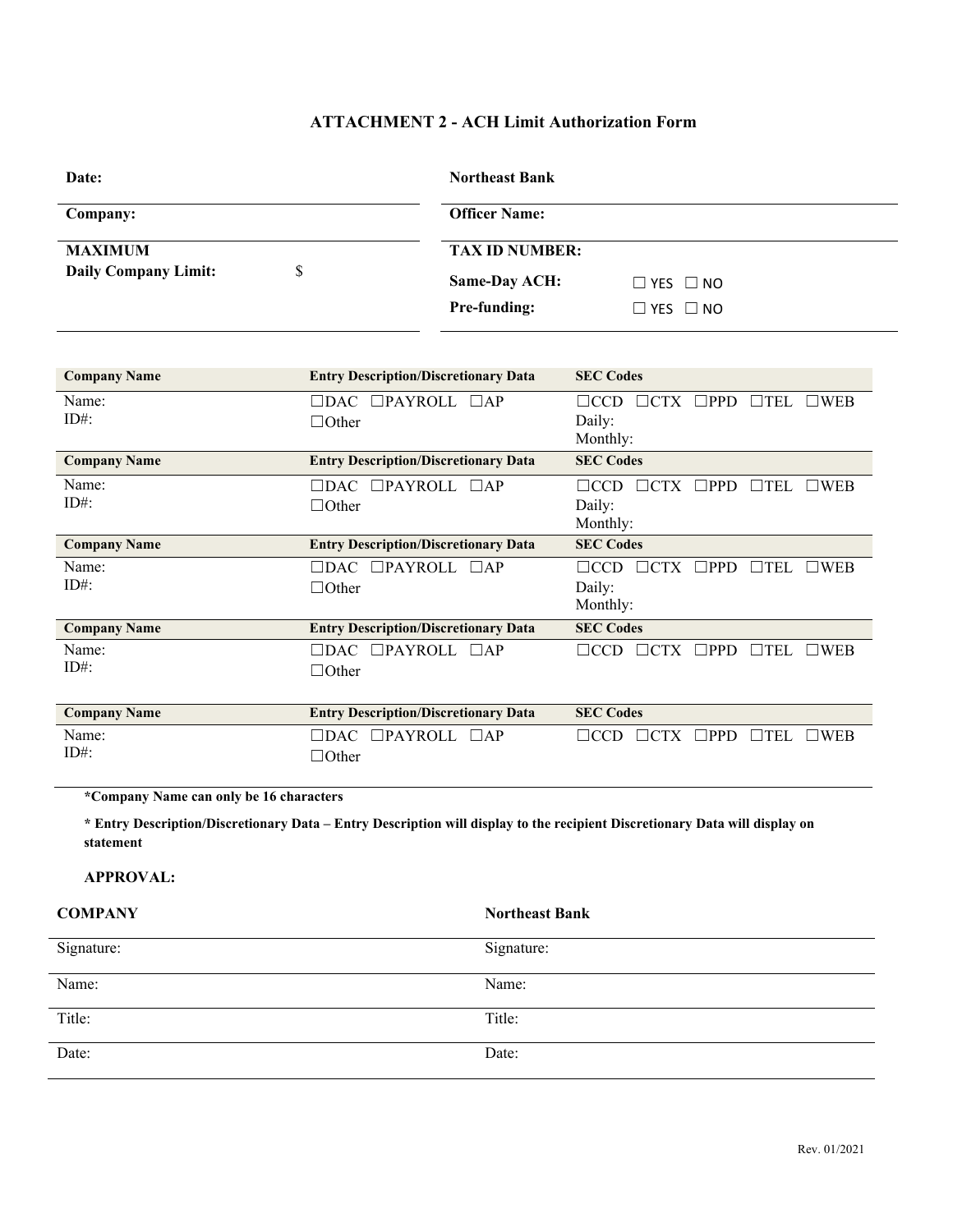### **ATTACHMENT 3 - Security Procedures:**

A. The following sets forth the Security Procedure with which the Company agrees to comply when transmitting or delivering Entries to the Bank:

### **Company uses the Bank's HTTPS (Secure) Website to upload ACH files or manually enter ACH batch information:**

- 1. Setup information obtained, Login ID & password created, Multi-factor authentication process prescribed, URL website link provided to customer.
- 2. Each Authorized User (designated in **Attachment 6** of the Agreement) will be required to use the following Multi-Factor Authentication provided by the Bank to access Cash Management:
	- User ID
	- Password
	- Registered Security Token Symantec VIP mobile app or physical token provided by Bank
		- o Refer to the "Cash Management Security Token Agreement"
	- May be required to answer a personally identified security question prior to submitting or approving an ACH transaction.
- 3. In addition, an Authorized User must also enter the current code from their registered Security Token code in order to initiate or approve an ACH file(s), which validates that they are an Authorized User and that the information transmitted is authorized and appropriate.

If the security methods outlined above are unavailable, then the Authorized User must call the Northeast Bank ACH Validation Line (612-362-3225) and provide the following information:

- Company Name
- Processing Date
- Number of Files
- Total Dollar Amount of Each File
- B. The Company agrees that the Security Procedure set forth above in Section A is commercially reasonable.
- C. If the Company uses any method other than the Security Procedure set forth above in Section A to communicate, deliver, or transmit an Entry to the Bank, by doing so the Company rejects the Security Procedure set forth in Section A, chooses an alternative security procedure, agrees that such alternative security procedure may not be found to be commercially reasonable, and agrees to be bound by any Entry, whether or not authorized, that was issued in the Company's name and accepted by the Bank using the alternative security procedure selected by the Company.
- D. The Company is solely responsible for access by its employees of the data files maintained on the Company's computer systems. The Company further agrees that the Bank will not be responsible or liable to the Company in anyway if information is intercepted by an unauthorized person, either in transit or at the Company's place of business. The Company agrees to keep the Company's log-on information, transmittal and verification procedures, and/or password(s) confidential, providing them only to employees who have been authorized to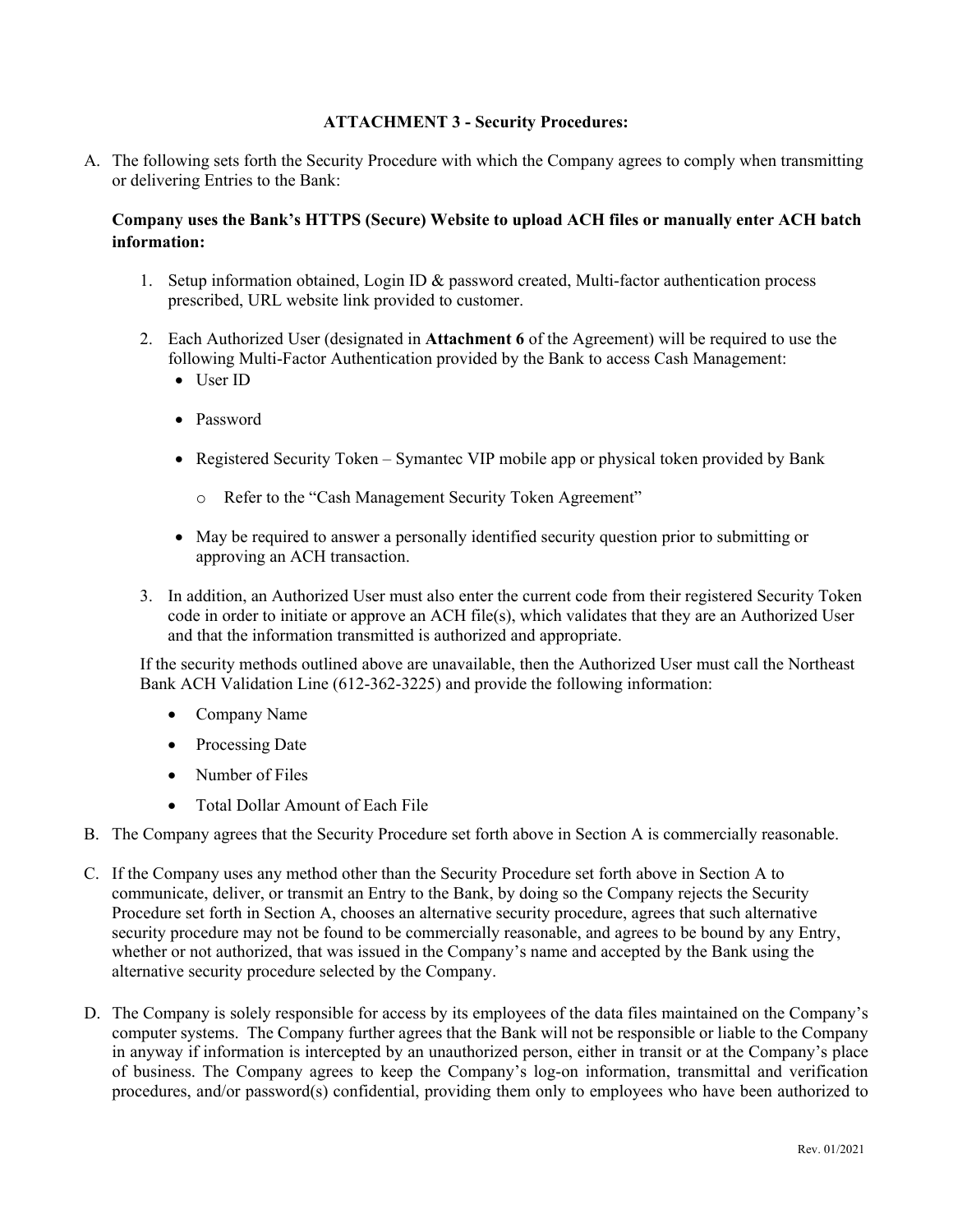act on the Company's behalf, and instruct each person to whom the Company has provided this information that he or she is not to disclose it to any unauthorized person, and immediately notify the Bank if the Company believes a password may have been disclosed to a non-authorized person or otherwise compromised.

- E. The Company will be responsible for ensuring the protection of any log-on information or passwords for employees who are no longer employed at the Company. THE BANK WILL HAVE NO LIABILITY TO THE COMPANY FOR ANY UNAUTHORIZED PAYMENT OR TRANSFER MADE USING THE COMPANY'S LOG-ON INFORMATION AND/OR PASSWORDS. The Bank may suspend or cancel the Company's password if the Bank suspects a password is being used in an unauthorized or fraudulent manner. The Company will indemnify, defend, and hold harmless the Bank from and against any third-party claim for any Entry made using the Company's logon information and/or password.
- F. The Company shall prevent and safeguard against unauthorized transmissions, disclosures, and access to the following (all of which are referred to herein as "Security-related Items": information (including but not limited to security procedures, instructions, passwords and user identifications), systems and equipment that interface with, connect to or allow access to the Bank, its information, systems and equipment. The Company shall establish, maintain, and enforce physical and logical commercially reasonable security practices, techniques and procedures with respect to related items. Such practices, techniques and procedures shall be no less than the security-related requirements set forth in this Agreement and in the Rules. The Company warrants and agrees that it shall take all reasonable steps to maintain confidentiality of the security procedures and any related security features.

| Name: $\frac{1}{\sqrt{1-\frac{1}{2}}\sqrt{1-\frac{1}{2}}\sqrt{1-\frac{1}{2}}\sqrt{1-\frac{1}{2}}\sqrt{1-\frac{1}{2}}\sqrt{1-\frac{1}{2}}\sqrt{1-\frac{1}{2}}\sqrt{1-\frac{1}{2}}\sqrt{1-\frac{1}{2}}\sqrt{1-\frac{1}{2}}\sqrt{1-\frac{1}{2}}\sqrt{1-\frac{1}{2}}\sqrt{1-\frac{1}{2}}\sqrt{1-\frac{1}{2}}\sqrt{1-\frac{1}{2}}\sqrt{1-\frac{1}{2}}\sqrt{1-\frac{1}{2}}\sqrt{1-\frac{1}{2}}\sqrt{1-\frac{1}{2}}$ |
|---------------------------------------------------------------------------------------------------------------------------------------------------------------------------------------------------------------------------------------------------------------------------------------------------------------------------------------------------------------------------------------------------------------|
| Title:                                                                                                                                                                                                                                                                                                                                                                                                        |
| Date:                                                                                                                                                                                                                                                                                                                                                                                                         |

COMPANY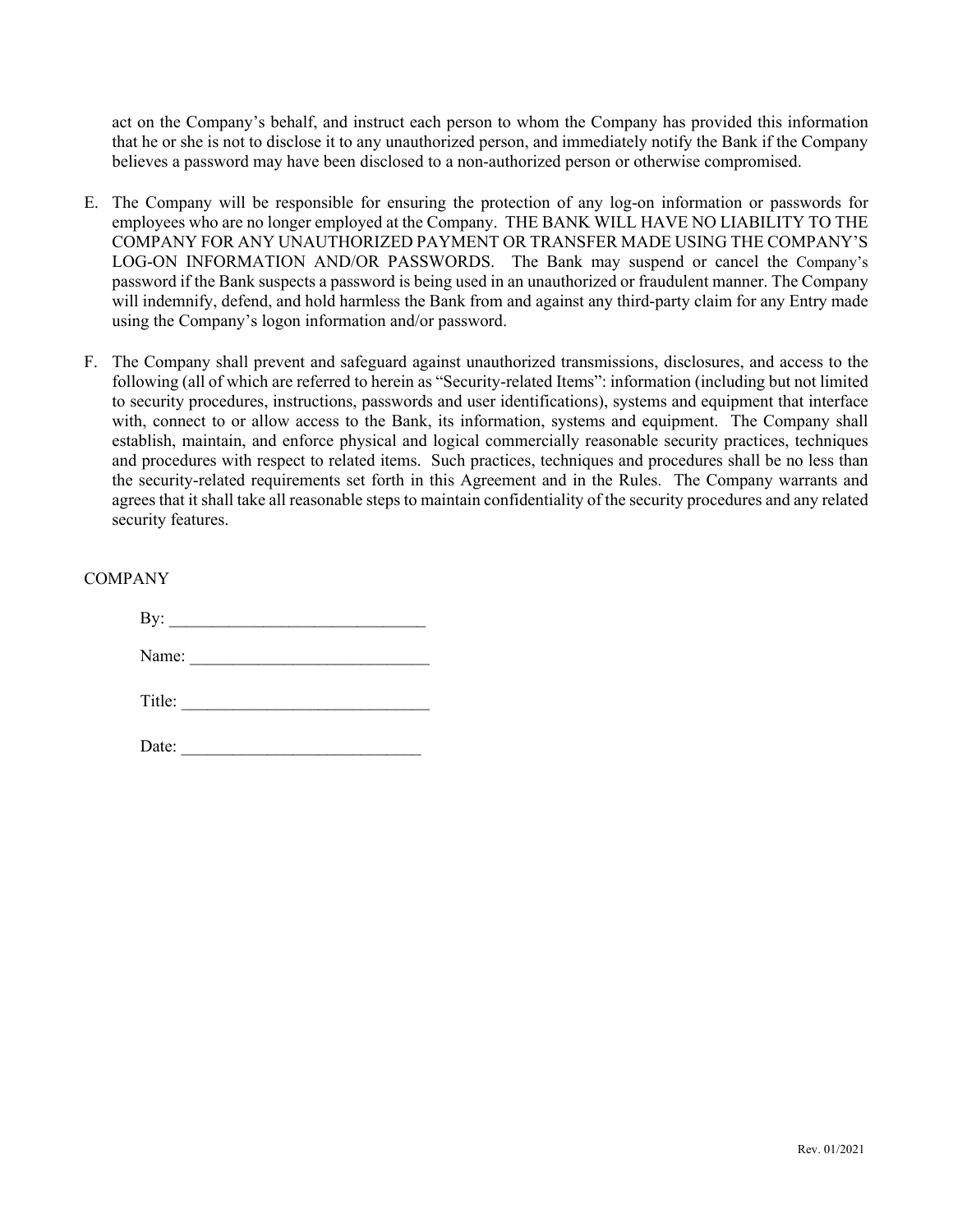# **Attachment 4 - Fees**

| Setup Fee (one-time only)                                                                       | \$75.00                |
|-------------------------------------------------------------------------------------------------|------------------------|
| <b>Standard ACH</b>                                                                             |                        |
| Per file (batch)                                                                                | \$2.50                 |
| Per item (entry)                                                                                | \$0.12                 |
| <b>Same-Day ACH</b>                                                                             |                        |
| Per file (batch)                                                                                | \$5.00                 |
| Per item (entry)                                                                                | \$1.00                 |
| <b>ACH Returns Items</b>                                                                        | \$4.00                 |
| <b>Unauthorized Debit Return Surcharge</b><br>(R05, R07, R10, R11, R29, R51)                    | \$5.00                 |
| <b>Notifications of Change</b>                                                                  | \$1.00 per notice      |
| Manual Entry Fee (Add, change, delete by Bank staff)                                            | \$5.00                 |
| <b>Transmission of Extra File / Extension of ACH Window</b><br>(does not apply to Same-Day ACH) | \$30.00                |
| <b>Reversals</b>                                                                                |                        |
| File reversals                                                                                  | $$10.00 + $0.12$ /item |
| Single/entry reversals                                                                          | \$2.00                 |
| Investigations                                                                                  | \$25 per hour          |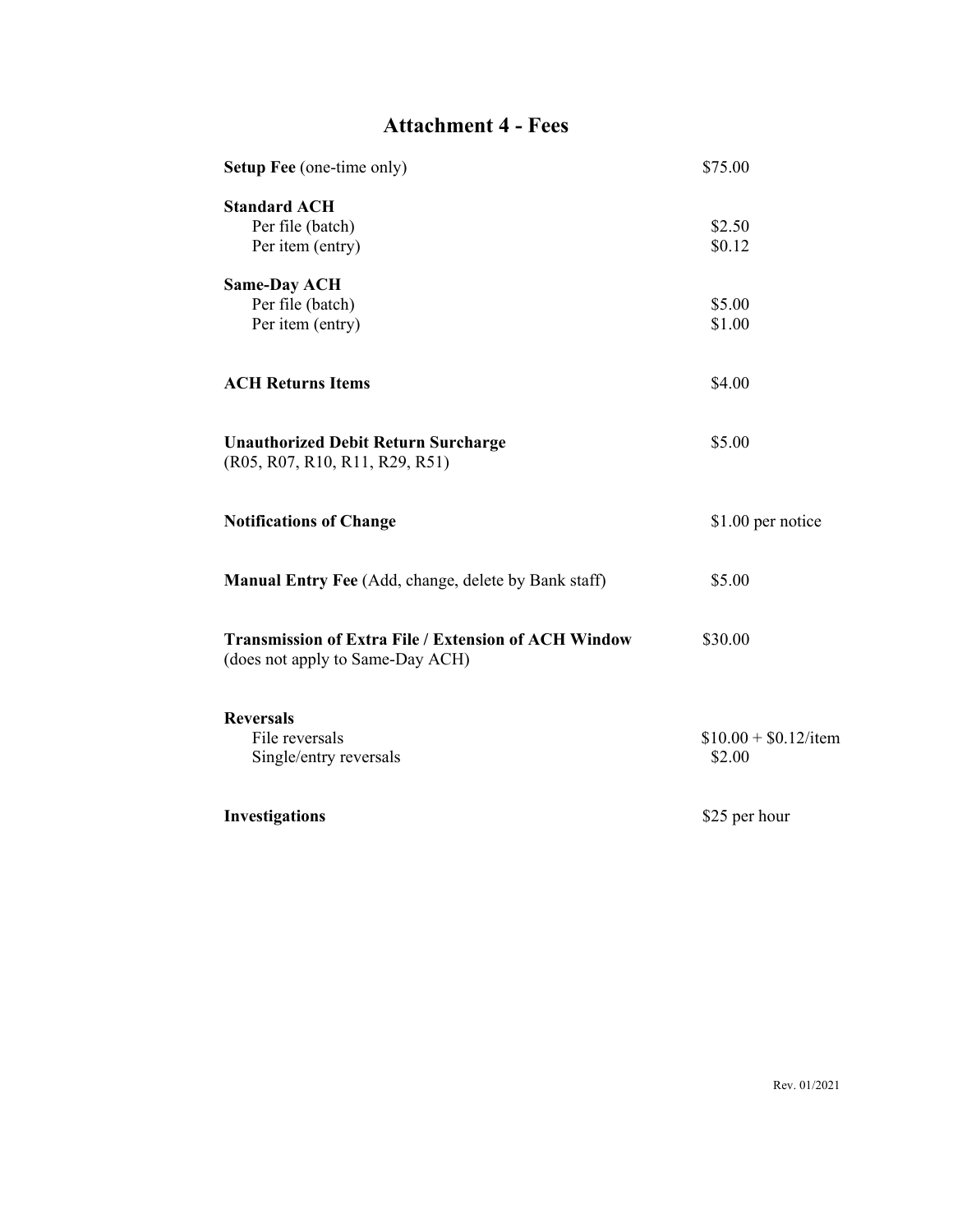### **Attachment 5 Additional Originator Obligations for Specific Standard Entry Class (SEC) Codes**

Check the box next to the approved ACH service:

- [ ] PPD Prearranged Payment or Deposit
- [ ] CCD Corporate Credit or Debit / CTX Corporate Trade Exchange
- [ ] TEL Telephone-Initiated Entry
- [ ] WEB Internet-Initiated Entry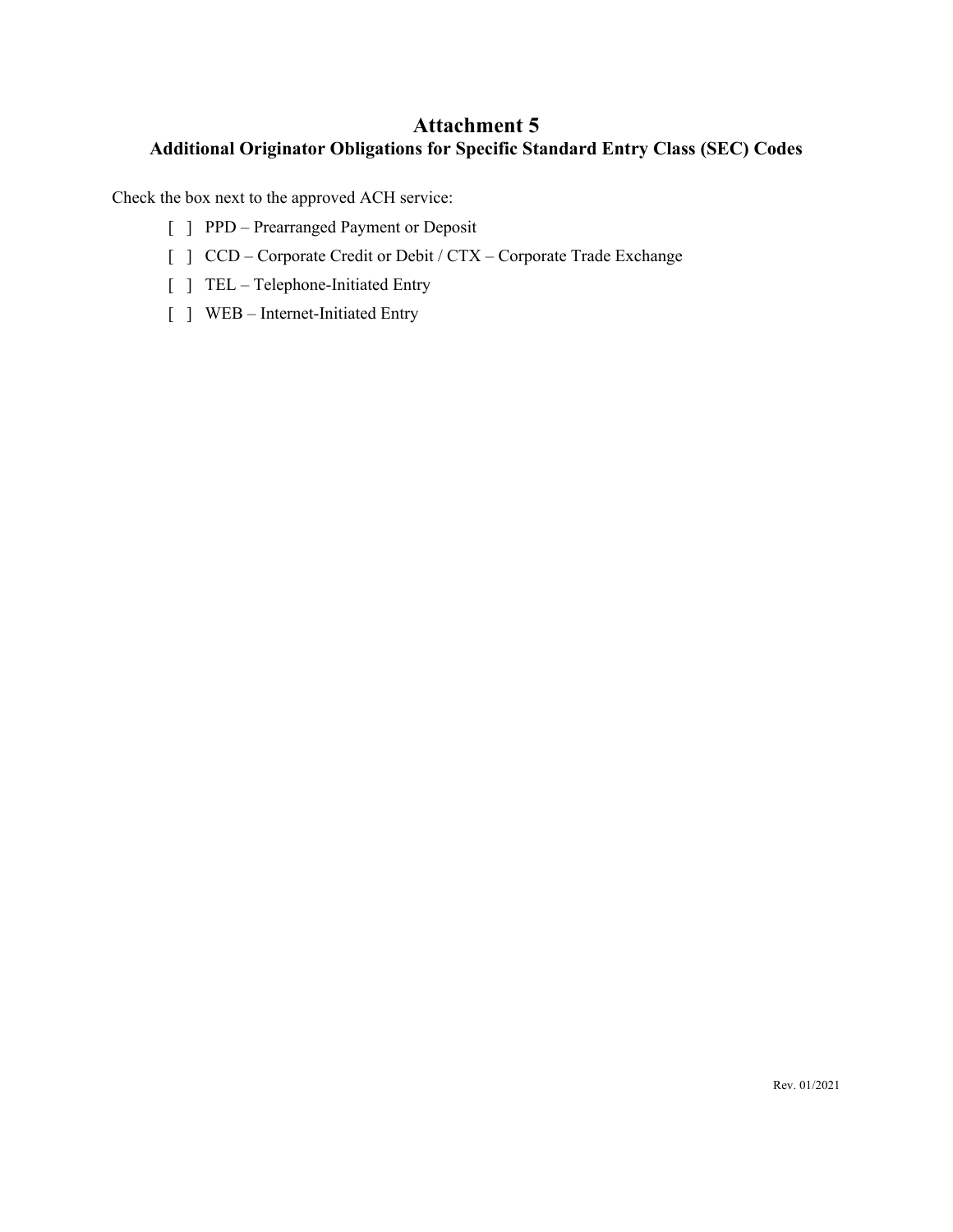# **TEL – Telephone Initiated Entry**

- 1. Originator has employed commercially reasonable procedures to verify the identity of the Receiver.
- 2. Originator has utilized commercially reasonable procedures to verify that routing numbers are valid.
- 3. The company warrants that the receiving consumer has orally authorized a single or recurring transaction. The authorization must be readily identifiable as an authorization and must clearly state its terms. A TEL entry may only be used when there is an Existing Relationship between the Originator and the Receiver, or, when there is not an Existing Relationship between the Originator and the Receiver, when the Receiver initiates the telephone call.

The following minimum information must be included as part of the single entry authorization:

- The date on or after which the debit will occur
- The amount of the entry
- The consumers name
- The account to be debited
- A phone number for inquiries that is answered during normal business hours
- The date of the oral authorization
- A statement by the company that the authorization was obtained from the consumer for a single-entry ACH debit

The following minimum information must be included as part of an authorization for recurring entries:

- The timing (including the start date), number and/or frequency the debits will occur
- The amount of the recurring entry
- The consumers name
- The account to be debited
- A phone number for inquiries that is answered during normal business hours
- The date of the oral authorization
- 4. For single entry TEL entries, the company warrants that the authorization is either tape recorded, or a notice is sent to the consumer prior to the settlement date of the debit. For recurring TEL entries, the authorization must be recorded and a copy of the authorization must be sent to the consumer.

| Signature: |  |
|------------|--|
| Name:      |  |
| Date:      |  |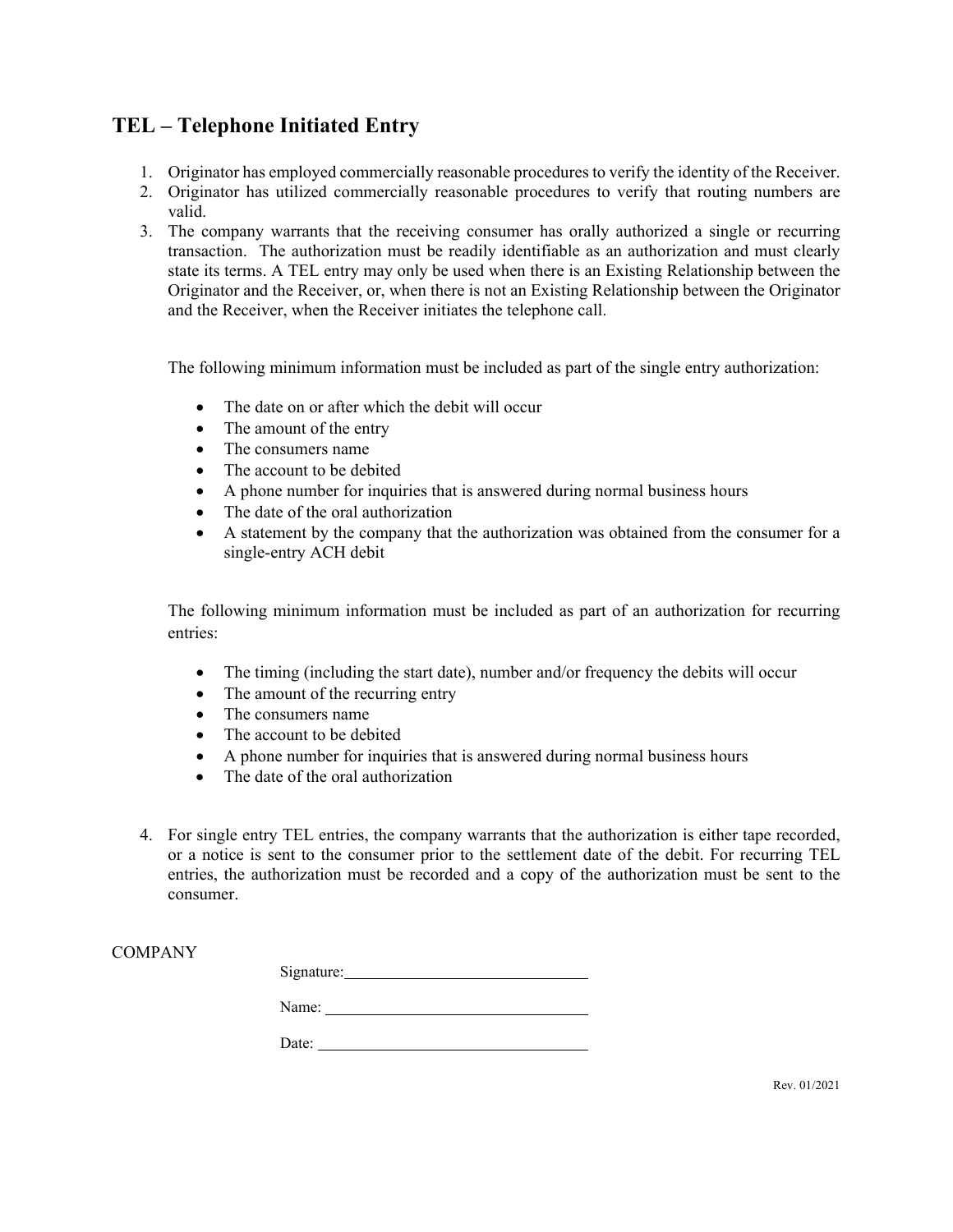# **WEB – Internet Initiated Entry/Mobile Entry**

- 1. The company must employ a commercially reasonable method of authentication to verify the identity of the consumer.
- 2. The company will employ a commercially reasonable fraudulent transaction detection system to screen each entry.
- 3. The company will use commercially reasonable procedures to verify that routing numbers are valid.
- 4. The company will conduct an audit annually, and share this audit with the Bank, to ensure that the financial information it obtains from Receivers is protected by security practices and procedures that include, at a minimum, adequate levels of:
	- a) Physical security to protect against theft, tampering, or damage;
	- b) Personnel and access controls to protect against unauthorized access and use; and
	- c) Network security to ensure secure capture and storage and distribution

### **COMPANY**

Signature: Management of the Signature:

Name:

Date: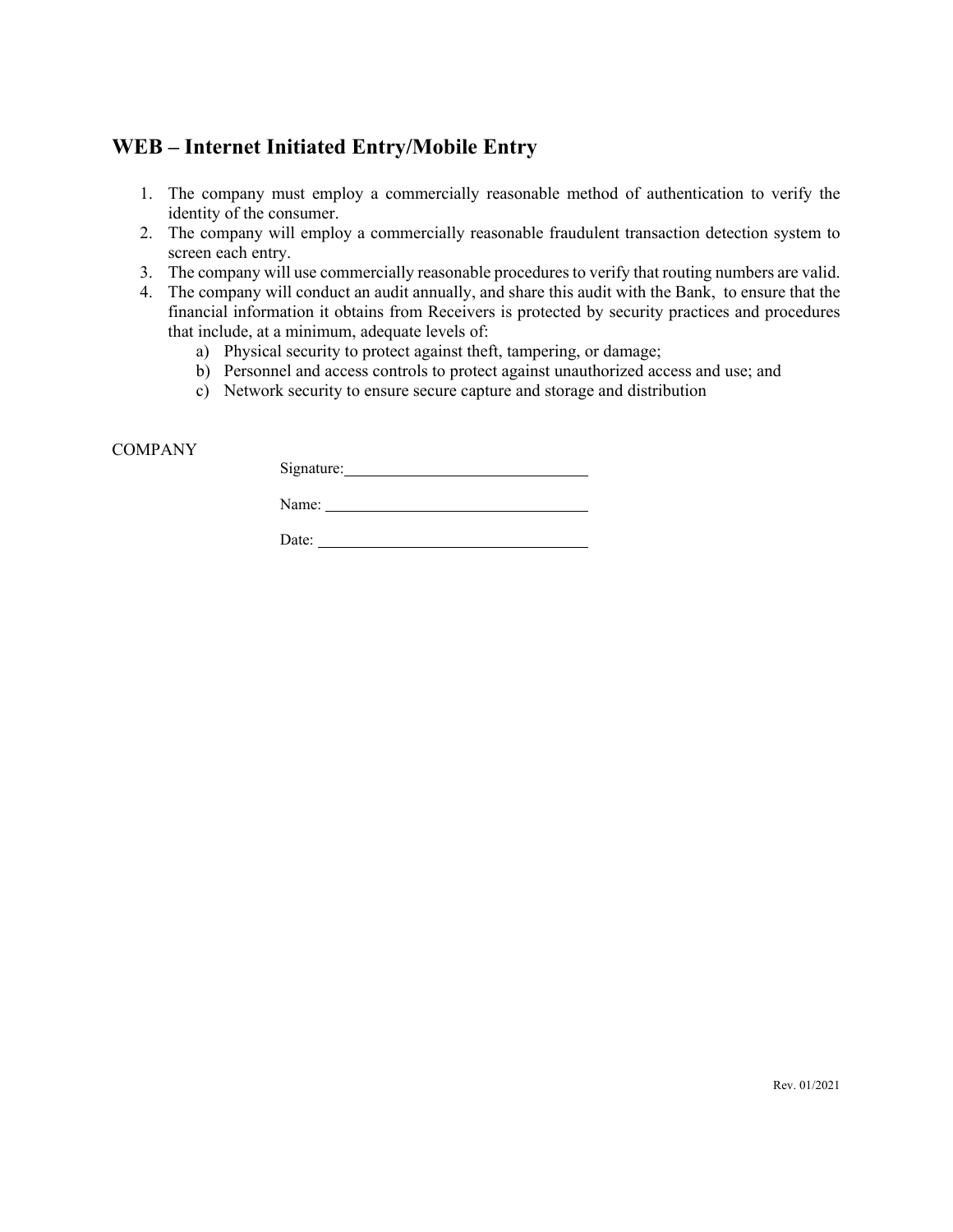# **Attachment 6 Authorized Representatives**

### **Authorized Representative List for:**

The undersigned certifies that the individuals listed below are the authorized representatives of this Company for the purposes set forth in the Agreement ("Authorized Representatives"). These Authorized Representatives are authorized to act on behalf of the Company to transmit, add, amend or cancel Entries or communicate with or provide instructions to the Bank concerning the matters governed by the Agreement.

By signing below, each Authorized Representative acknowledges that they have received and read a copy of the Northeast Bank ACH Origination Agreement, particularly the delivery and security procedures set forth in **Attachments 1, 1-1 and 3** thereto, and agree to be bound by and comply with the requirements and conditions set forth in the Agreement.

|                   | Signature | Phone Number | Add       | Delete | Date |
|-------------------|-----------|--------------|-----------|--------|------|
| Name<br>(printed) |           |              | Check one |        |      |
|                   |           |              |           |        |      |
|                   |           |              |           |        |      |
|                   |           |              |           |        |      |
|                   |           |              |           |        |      |
|                   |           |              |           |        |      |
|                   |           |              |           |        |      |
|                   |           |              |           |        |      |

To add or delete Authorized Representatives, the Company shall provide the Bank with a revised **Attachment 6** signed by an authorized signer of the Company. Until the Bank receives such revised **Attachment 6** and has had a reasonable opportunity to act on it, the Bank shall continue to use previously designated Authorized Representatives and rely on all information provided by such Authorized Representatives.

 $\_$  , and the set of the set of the set of the set of the set of the set of the set of the set of the set of the set of the set of the set of the set of the set of the set of the set of the set of the set of the set of th Authorized Signer Date